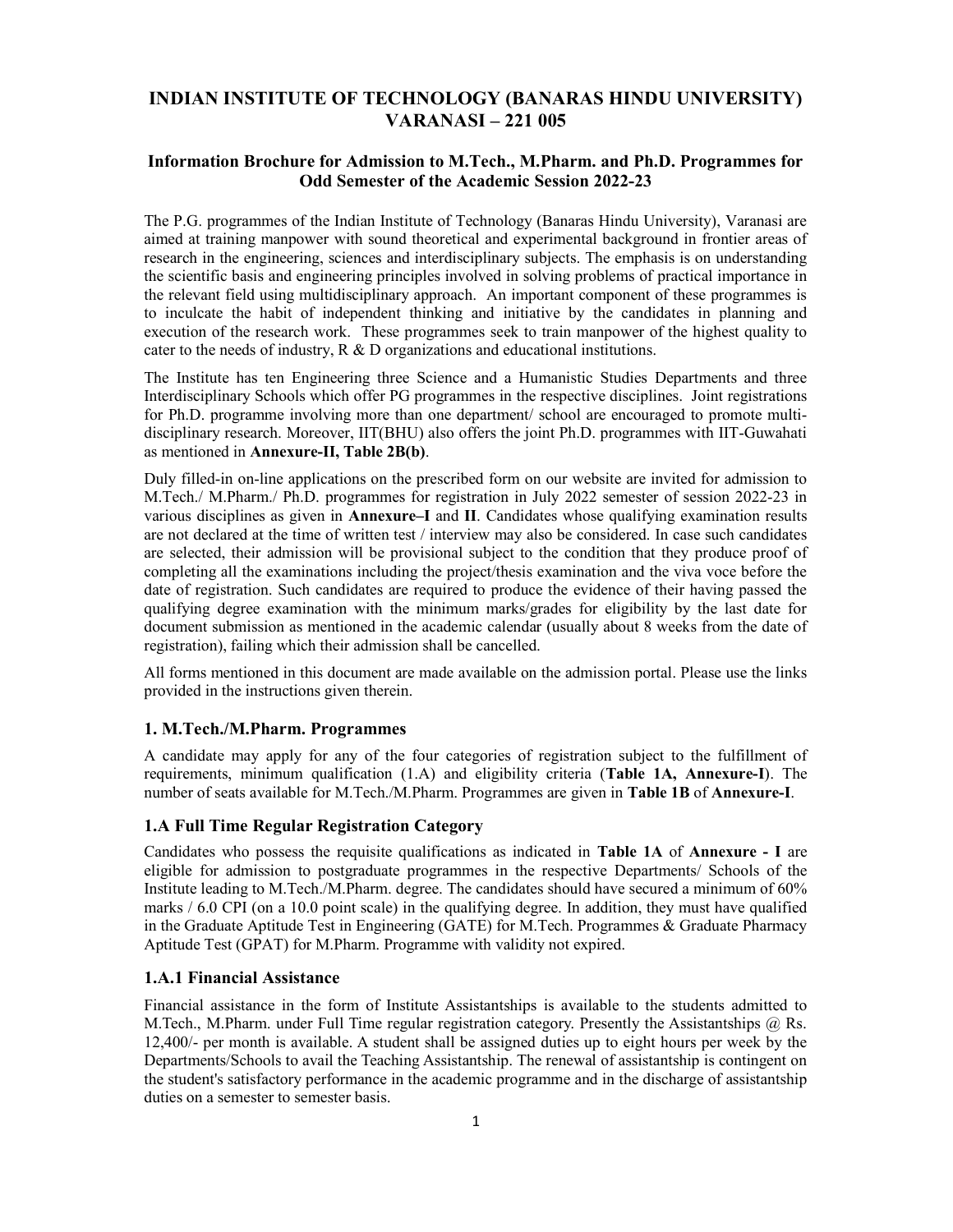No student shall be admitted to Full time Regular Registration Category without Institute Assistantship. No student can get financial assistance from more than one source at a time.

### 1.B. Full Time External Registration Category

A candidate working in an external R&D organization or in an industry recognized by the Institute (the list of recognized external R&D organizations and industries is given in Annexure – III), which is equipped with necessary research and library facilities may be considered for admission to M.Tech./M.Pharm. programmes, provided he/she satisfies the eligibility criteria laid down for the programme concerned (see Sec. 1.A and Table 1A Annexure-I). Such a candidate must show satisfactory performance in the interview, must be sponsored by his/her employer and must have been in employment with the sponsoring organization for at least two years at the time of admission.

The requirement of qualifying in GATE/GPAT is waived off for such candidates for the purpose of admission to PG programmes.

The employer must undertake to pay full salary to the candidate and relieve him/her from the duty to enable the candidate to stay on the campus and to complete the course work requirements.

The candidate should submit a certificate obtained from his/her organization that the research facilities of his/her organization would be made available to him/her for carrying out research. He/she should also provide the bio-data of the prospective supervisor along with his/her consent, who would be supervising the candidate's work at his/her organization.

[N.B. Letter of appointment and Form – 16 for two years of service is required from the employer at the time of written test/interview.]

In addition, an R&D organization/industry or a research area in the specific organization may be recognised by the Institute as per the following procedure. On the recommendation of the DPGC, the Dean (Academic Affairs) will constitute a committee to assess and approve an R & D organization industry for admission of sponsored candidates to M.Tech./M.Pharm. programmes. The committee may, upon inspection, also approve all the areas in which R  $\&$  D activities are going on in that organization.

### 1.C. Full Time Sponsored Registration Category

A candidate who is sponsored by a teaching institution or by an R&D organization or by an industry is eligible for admission to M.Tech./M.Pharm. programmes, provided he/she satisfies the eligibility criteria laid down for the programme concerned (see Sec. 1.A and Table 1A Annexure-I). He/she must have been in service of the sponsoring institution/organization for at least two years at the time of admission. The sponsoring organization must specifically undertake to provide full salary to the candidate and to relieve him/her to pursue the programme for its full duration (see Form I of the Application Form). Such candidates have to complete the requirements of the programme by staying on-campus for the full duration of the programme.

The requirement of qualifying in GATE/GPAT is waived off for such candidates for the purpose of admission to PG programmes.

[N.B. Letter of appointment and Form – 16 for two years of service is required from the employer at the time of written test/interview. In addition, the candidate must submit an undertaking that he/she will continue to submit Form – 16 for the subsequent years till he/she completes the programme.]

### 1.D. Part-time Registration Category

The Institute offers part-time M.Tech. and M.Pharm. programmes for permanent staff and faculty members of the Institute as well as research assistants working in an externally funded research project running in the Institute, provided they satisfy the eligibility criteria laid down for the programme concerned (see Sec. 1.A and Table 1A Annexure-I). Such a candidate should submit a no-objection certificate from the Head of the Department/Coordinator of School/ Principal Investigator as the case may be (See From I & II of the Application Form) as applicable. They will be required to attend to normal duties assigned to them by the Department/School/ the Principal Investigator of the research project.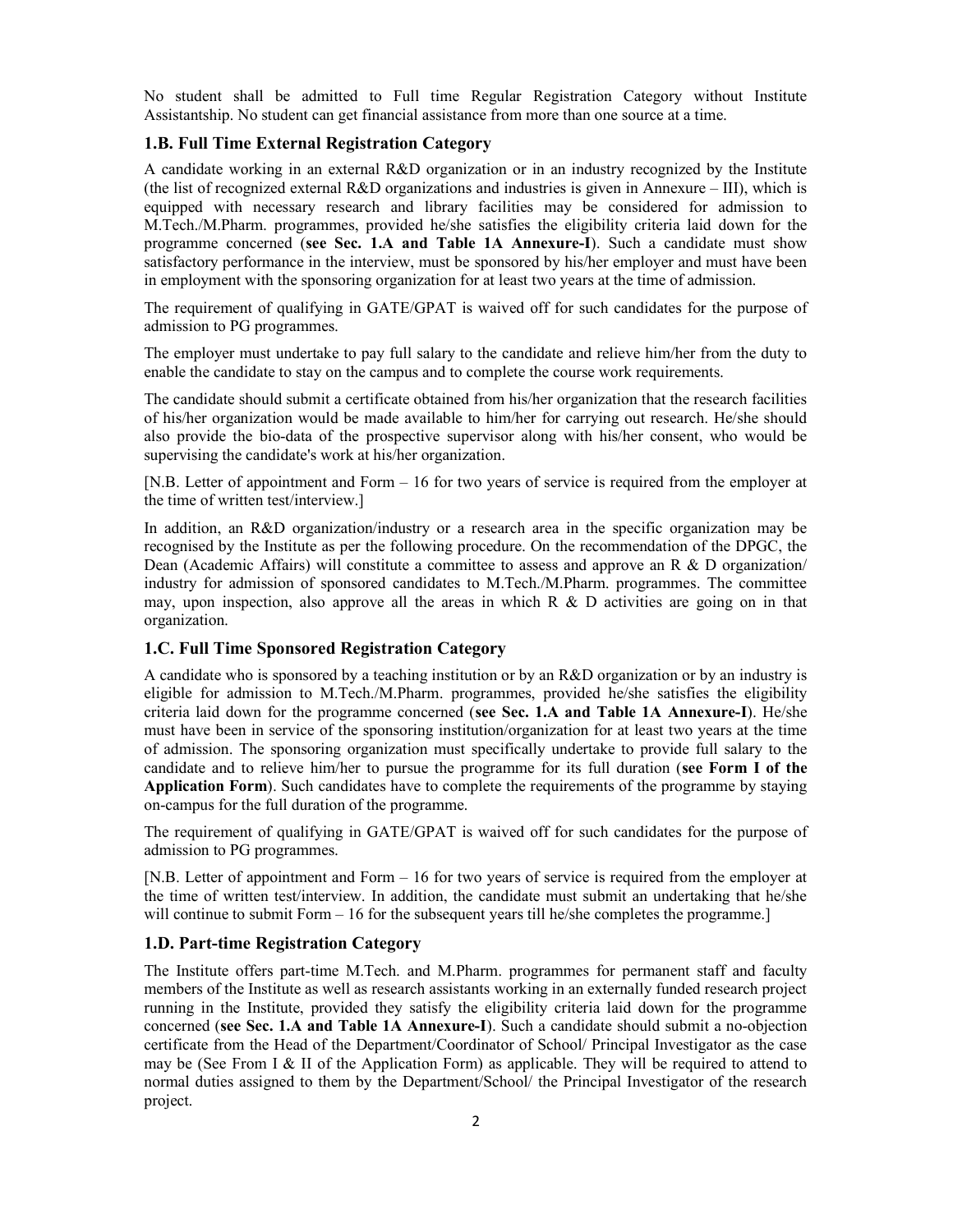The Institute offers part time M.Tech./M.Pharm. Programme also to a professionally employed person, who pursues the programme while continuing the duties of his/her service provided the sponsoring institution/organization is located within a distance of 50 km from the Institute and engaged in broad areas of M.Tech./M.Pharm. Programme applied. He/she must be a regular employee of the sponsoring organization/institution for at least two year. No objection certificate from the Head of the Institution /organization must be enclosed with the application. The candidate must satisfy the eligibility criteria laid down for the programme concerned.

[N.B.: Letter of appointment and Form 16 issued by the employer for two years of service is required at the time of written test/interview. In addition, the must submit an undertaking that he/she shall continue to submit Form 16 for the subsequent years till he/she completes the programme.]

### 2. Ph.D. Programmes

A candidate may apply for any of the four categories of registration subject to the fulfillment of requirements, minimum qualification  $(2.A.1)$  and eligibility criteria (Table 2A, Annexure-II)

### 2.A. Full Time Regular Registration Category

Applicants must have the requisite qualification with minimum marks/CPI as mentioned below in the discipline concerned or in an allied discipline/area. A list of allied disciplines and research areas currently available for Ph.D. Programmes is given in Table 2A and 2B respectively of Annexure –  $II$ . The number of seats with Institute Assistantship available for Ph.D. Programmes in different disciplines are given in Table 2C of Annexure-II.

## 2.A.1 Minimum Qualification:

### Ph.D. in Engineering

- a) Applicants with master's degree in engineering in the discipline concerned or in an allied discipline/area must have a minimum of 60% marks or 6.0 CPI (on a 10.0 point scale) at the master's degree level.
- b) Applicants with bachelor's degree in engineering in the discipline concerned or in an allied discipline/area must have a minimum of 75% marks or 7.5 CPI (on a 10.0 point scale) at the bachelor's degree level. Applicant with more than two years of professional experience, the minimum requirement shall be 70% marks or 7.0 CPI (on 10 point scale) at bachelor degree provide the degree is from an Institution funded by the Central Government.
- c) Applicants with master's degree in science as an allied discipline/area (where science is an allied discipline/area), must satisfy each of the following criteria:
	- (i) A minimum of 65% marks or 6.5 CPI (on a 10.0 point scale) at the master's degree level,
	- (ii) A minimum of 60% marks or 6.0 CPI (on a 10.0 point scale) at the bachelor's degree level.

### Ph.D. in Pharmacy

- a) Applicants with master's degree in pharmacy or in an allied discipline/area must have a minimum of 60% marks or 6.0 CPI (on a 10.0 point scale) at the master's degree level.
- b) Applicants with bachelor's degree in pharmacy must have a minimum of 75% marks or 7.5 CPI (on a 10.0 point scale) at the bachelor's degree level. Applicant with more than two years of professional experience, the minimum requirement shall be 70% marks or 7.0 CPI (on 10 point scale) at bachelor degree provide the degree is from an Institution funded by the Central Government.

### Ph.D. in Sciences

- a) Applicants with master's degree in science in the discipline concerned or in an allied discipline/area must have a minimum of 60% marks or 6.0 CPI (on a 10.0 point scale) at the master's degree level.
- b) Applicants with four year bachelor's degree in Science in the discipline concerned or in an allied discipline/area must have a minimum of 75% marks or 7.5 CPI (on a 10.0 point scale) at the bachelor's degree level. Applicant with more than two years of professional experience, the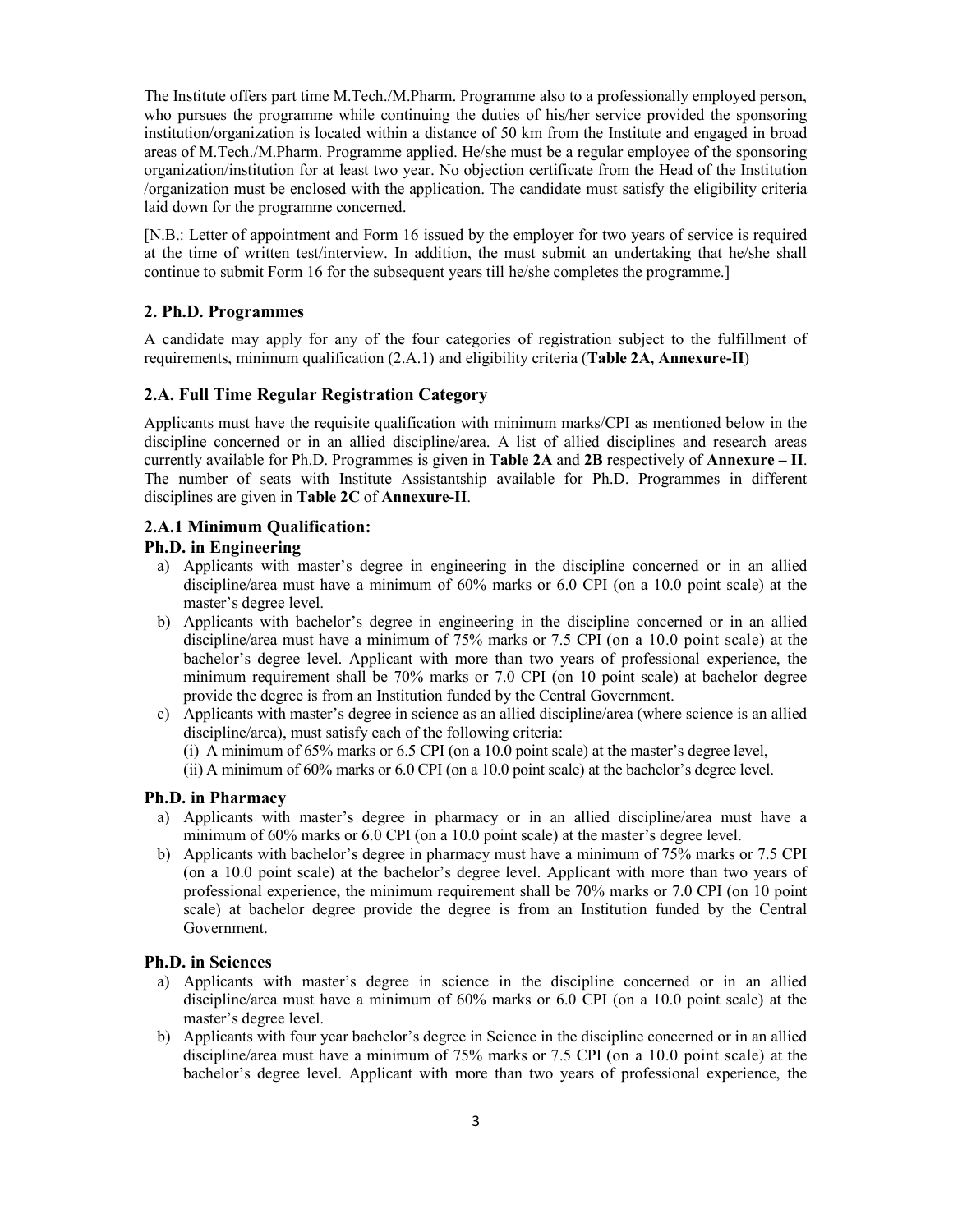minimum requirement shall be 70% marks or 7.0 CPI (on 10 point scale) at bachelor degree provide the degree is from an Institution funded by the Central Government.

#### Ph.D. in Humanistic Studies

- a) Applicants with Master's degree in relevant subject or allied subjects with a minimum CPI of 6.00 on a 10.0 point scale (or 60% marks) in the qualifying degree.
- b) Applicants with Master's degree in Science or allied subjects with a minimum CPI of 6.00 on a 10.0 point scale (or 60% marks) in the qualifying degree.
- c) Applicants with Bachelor's degree in Engineering or Sciences (4-Year program) with a minimum CPI of 7.50 on a 10.0 point scale (or 75% marks) in the bachelor degree. Applicant with more than two years of professional experience, the minimum requirement shall be 70% marks or 7.0 CPI (on 10 point scale) at bachelor degree provide the degree is from an Institution funded by the Central Government.

#### Interdisciplinary Programmes

# a) Ph.D. in Systems Engineering

 Applicants with a bachelor's and master's degree in any branch of Engineering must have a minimum of 60% marks or 6.0 CPI (on a 10.0 point scale) at the master's degree level.

 Applicants with bachelor's degree in any branch of engineering must have a minimum of 75% marks or 7.5 CPI (on a 10.0 point scale) at the bachelor's degree level. Applicant with more than two years of professional experience, the minimum requirement shall be 70% marks or 7.0 CPI (on 10 point scale) at bachelor degree provide the degree is from an Institution funded by the Central Government.

### b) Ph.D. in Industrial Management

 Applicants with bachelor's degree in any branch of engineering and master's degree in any branch of engineering/ management must have a minimum of 60% or 6.0 CPI (on a 10.0 point scale) at the master's degree level.

 Applicants with bachelor's degree in any branch of engineering must have a minimum of 75% marks or 7.5 CPI (on a 10.0 point scale) at the bachelor's degree level. Applicant with more than two years of professional experience, the minimum requirement shall be 70% marks or 7.0 CPI (on 10 point scale) at bachelor degree provide the degree is from an Institution funded by the Central Government.

### c) Ph.D. in Bio-chemical Engineering/Bio-medical Engineering/Materials Science and Technology

 Applicants with master's degree in the discipline concerned or in an allied discipline must have a minimum of 60% or 6.0 CPI (on a 10.0 point scale) at the master's degree level.

 Applicants with bachelor's degree in the discipline concerned or in an allied discipline must have a minimum of 75% marks or 7.5 CPI (on a 10.0 point scale) at the bachelor's degree level. Applicant with more than two years of professional experience, the minimum requirement shall be 70% marks or 7.0 CPI (on 10 point scale) at bachelor degree provide the degree is from an Institution funded by the Central Government.

#### 2.A.2 Financial Assistance

Financial assistance in the form of Institute Assistantships is available to the students admitted to Ph.D. programmes under Full Time regular registration category. Such students must have qualified GATE/GPAT.

A student, if admitted to the Ph.D. programme of Department of Humanistic Studies under full time regular category, shall get Institute Assistantship if he/she is GATE/GPAT/UGC or CSIR NET-LS qualified. Further, the NET-LS student must have CPI 7.00 (on a 10 point scale or 70% marks in the qualifying examination. The maximum number of such assistantship available at the time of admission shall be the difference of number of permanent faculty and the number of assistantship being availed by the NET-LS qualified students. There shall be one assistantship assigned to a faculty.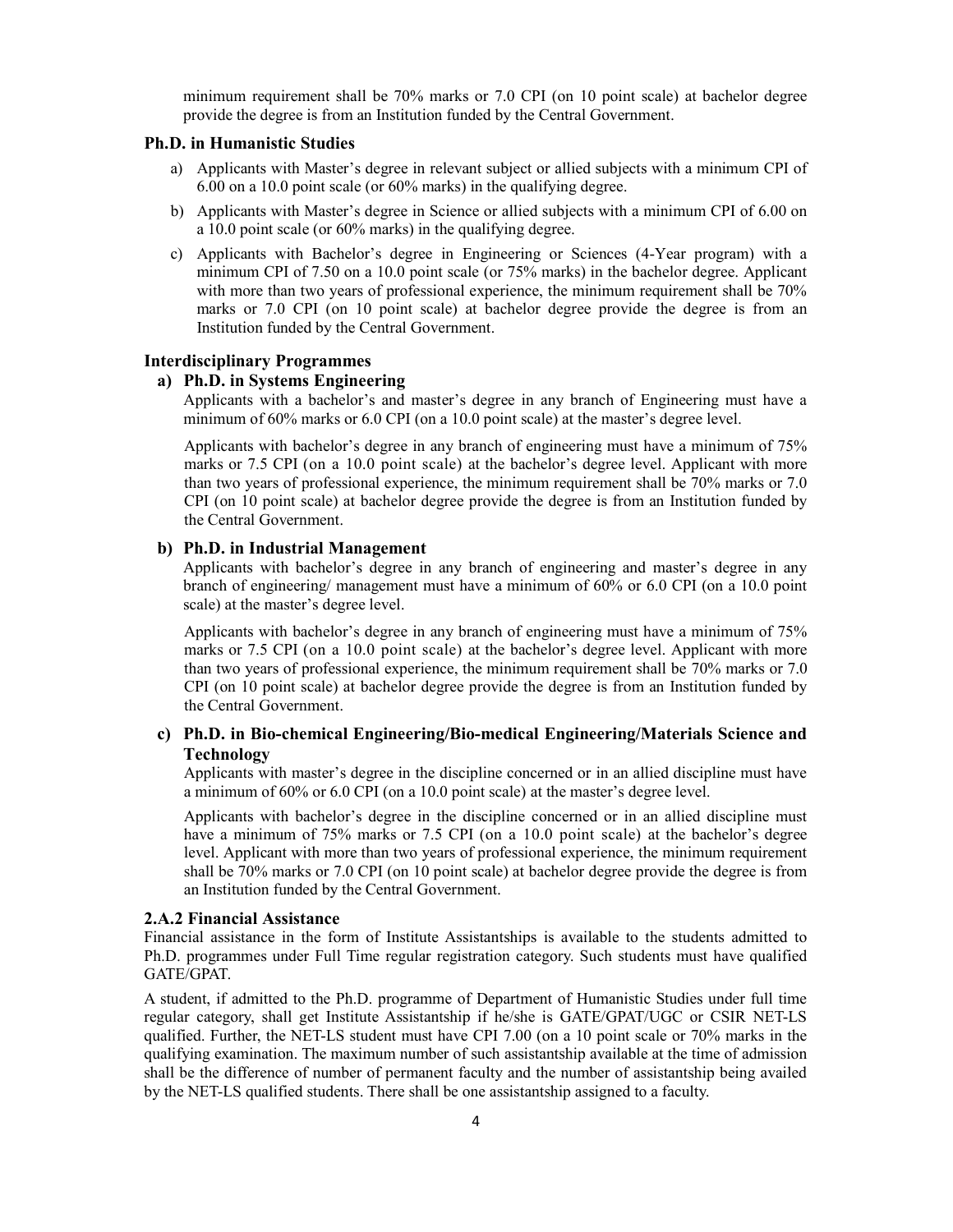Presently the Assistantships @ Rs. 31,000/- per month is available to full time students admitted to the Ph.D. programmes.

A student shall be assigned duties up to eight hours per week by the Departments/Schools to avail the Teaching Assistantship. The renewal of assistantship is contingent on the student's satisfactory performance in the academic programme and in the discharge of assistantship duties on a semester to semester basis.

For the Odd Semester of Session 2022-23, the Teaching Assistantships (Institute Assistantship) of the Institute are available for Ph.D. programmes in each department/school as given in Table 2C of Annexure-II. The number of available Institute Assistantship should not be considered as available seats. Applicants who are either of sponsored registration category or who are already awarded fellowship by external agencies or Part time registration category or external registration category can submit their applications for admission in departments/schools even if there is no Institute Assistantship available.

No student shall be admitted to Full time Regular Registration Category without Institute Assistantship or National-level Scholarships/Fellowships. No student can get financial assistance from more than one source at a time.

### 2.A.3 Admission of Candidates having National-level Scholarships

There is a provision for admission to Ph.D. programmes for candidates who fulfill the eligibility criteria for the respective programmes and also have qualified in any of the national level JRF/SRF tests conducted by UGC, CSIR, Department of Biotechnology, Indian Council of Medical Research or DST-INSPIRE fellowship or Dr. K.S. Krishnan Fellowship of DAE, etc.

Applicants must have requisite qualification with minimum marks/CPI (see Sec. 2.A.1 and Table 2A Annexure-II). Such candidates may be offered admission after an interview as and when they apply in Departments/Schools where they are eligible. They will be recommended by DPGC to register for the programme at the next available semester. Such candidates who are applying for admission in response to this advertisement for the current session will go through similar process of selection as above.

### 2.A.4 Admission for candidates who come through QIP Programme

The Institute is now recognized as Major QIP Center of AICTE for research in all disciplines available. For a detailed procedure applicants should contact the AICTE.

### 2.B. Full Time External Registration category

A candidate working in an external R&D organization or in an industry recognized by the Institute (the list of recognized external R&D organizations and industries is given in **Annexure** – III), which is equipped with necessary research and library facilities can also apply for admission to Ph.D. programmes, provided he/she satisfies the eligibility criteria laid down for the programme concerned (see Sec. 2.A.1 and Table 2A Annexure-II). Such a candidate must show satisfactory performance in the interview, must be sponsored by his/her employer and must have been in employment with the sponsoring organization for at least two years at the time of admission.

The employer must undertake to pay full salary to the candidate and relieve him/her from the duty to enable the candidate to stay on the campus and to complete the course work requirements. This is not a requirement for candidates who are working in organizations located within a distance of 50 km from the Institute. Further, the requirement of earning credits through course work shall be waived off by Dean (Academic Affairs) on the recommendation of DPGC provided the candidate has M.Tech./M.Pharm. as qualifying degree from an IIT.

The candidate should submit a certificate (See Form IV of the Application Form) obtained from his/her organization that the research facilities of his/her organization would be made available to him/her for carrying out research. He/she should also provide the bio-data of the prospective supervisor along with his/her consent, who would be supervising the candidate's work at his/her organization.

[N.B. Letter of appointment and Form – 16 for two years of service is required from the employer at the time of interview.]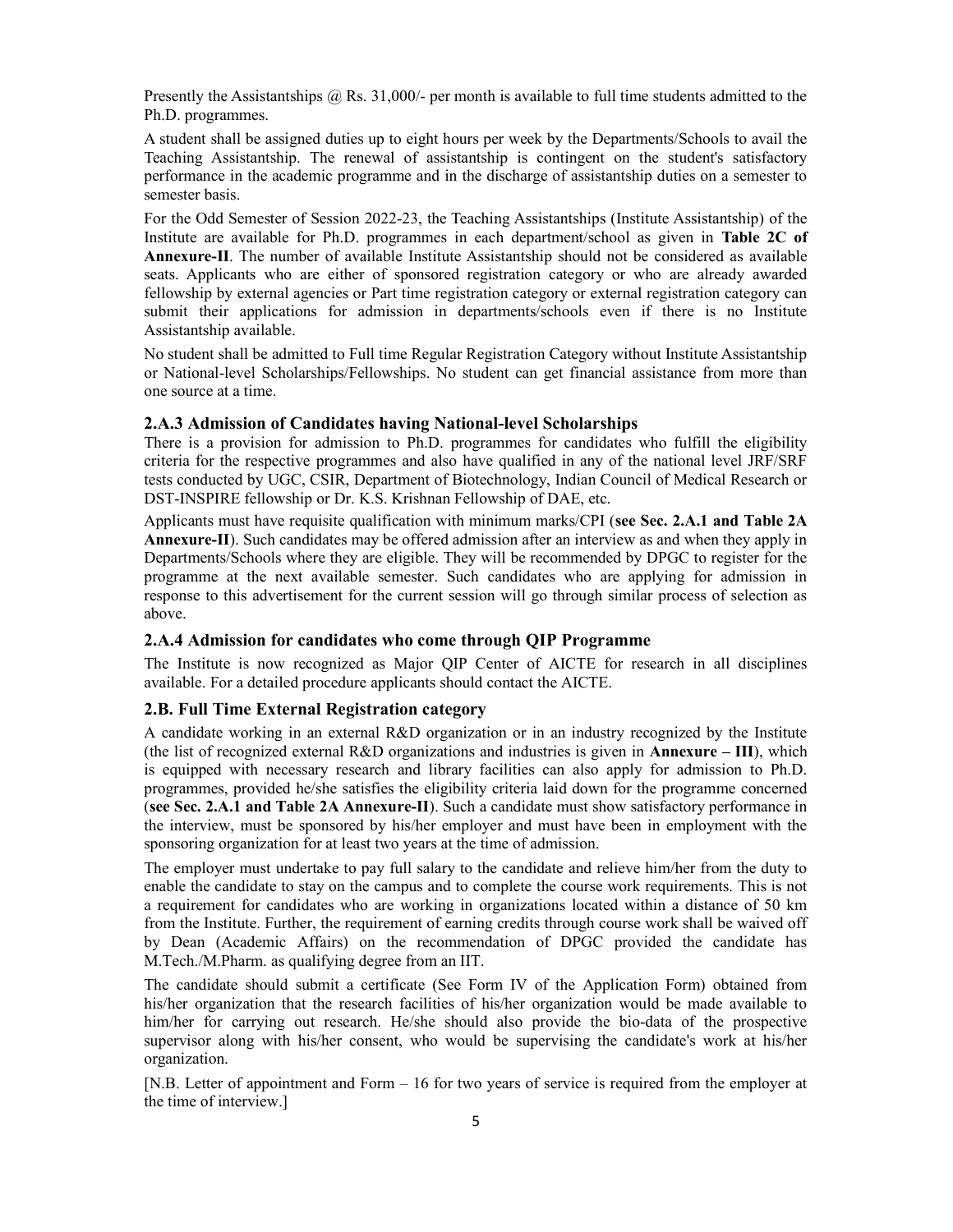In addition, an R&D organization/industry or a research area in the specific organization may be recognised by the Institute as per the following procedure. On the recommendation of the DPGC, the Dean (Academic Affairs) will constitute a committee to assess and approve an R & D organization industry for admission of sponsored candidates to carry out Ph.D. research in a specified area. The committee may, upon inspection, also approve all the areas in which  $R \& D$  activities are going on in that organization.

An application for admission from a candidate working in the approved organization will be considered only if he/she wishes to work in the approved area.

# 2.C. Full Time Sponsored Registration Category

A candidate who is sponsored by a teaching institution or by an R&D organization or by an industry can also apply for admission to Ph.D. programmes, provided he/she satisfies the eligibility criteria laid down for the programme concerned (see Sec. 2.A.1 and Table 2A Annexure-II). He/she must have been in service of the sponsoring institution/organization for at least two years at the time of admission. The sponsoring organization must specifically undertake to provide full salary to the candidate and to relieve him/her to pursue the programme for its full duration (See Form I of the Application Form). Such candidates have to complete the requirements of the programme by staying on-campus for the full duration of the programme.

[N.B. Letter of appointment and Form – 16 issued by the employer for two years of service is required at the time of written test / interview. In addition, the candidate must submit an undertaking that he/she will continue to submit Form – 16 for the subsequent years till he/she completes the programme.]

### 2.D. Part-time Registration Category

The Institute offers part-time Ph.D. programmes for permanent staff and faculty members of the Institute as well as research assistants/JRFs/SRFs working in an externally funded research project running in the Institute, provided they satisfy the eligibility criteria laid down for the programme concerned (see 2.A.1 and Table 2A Annexure-II). Such a candidate should submit a no-objection certificate from the Head of the Department/Coordinator of School/Principal Investigator as the case may be (See Form I & II of the Application Form) as applicable. They will be required to attend to normal duties assigned to them by the Department/School/ the Principal Investigator of the research project.

The Institute offers part time Ph.D. Programme also to a professionally employed person, who pursues the programme while continuing the duties of his/her service provided the sponsoring institution/organization is located within a distance of 50 km from the Institute and engaged in broad areas of Ph.D. Programme applied. He/she must be a regular employee of the sponsoring organization/institution for at least two year. No objection certificate from the Head of the Institution /organization must be enclosed with the application. The candidate must satisfy the eligibility criteria laid down for the programme concerned (see Sec. 2.A.1 and Table 2A Annexure-II).

[N.B.: Letter of appointment and Form 16 issued by the employer for two years of service is required at the time of written test/interview. In addition, the candidate must submit an undertaking that he/she shall continue to submit Form 16 for the subsequent years till he/she completes the programme]

## 2.E. Registration of MoRTH officials under Civil Engineering Department

The Institute offers minimum one seat (supernumerary) for Ph.D. Programme in every semester in Civil Engineering Department for MoRTH officials under MoU between IIT(BHU) and Ministry of Road Transport and Highways (MoRTH). IIT(BHU) will admit Ph.D. Scholar on the topic Development of Codal Guidelines for Performance Based Mix Design based on Marshall Mix Design. The candidate must satisfy the eligibility criteria laid down for the programme concerned (see 2.A.1 and Table 2A Annexure-II).

### 2.F. Registration of RAV (National Academy of Ayurveda) seats under sponsored category

The Institute offers minimum two seats under Sponsored category for Ph.D. Programme in every semester through National Academy of Ayurveda, Ministry of Ayush under MoU between IIT(BHU) and Rashtriya Ayurveda Vidyapeeth (National Academy of Ayurvea), Ministry of Ayush, Govt. of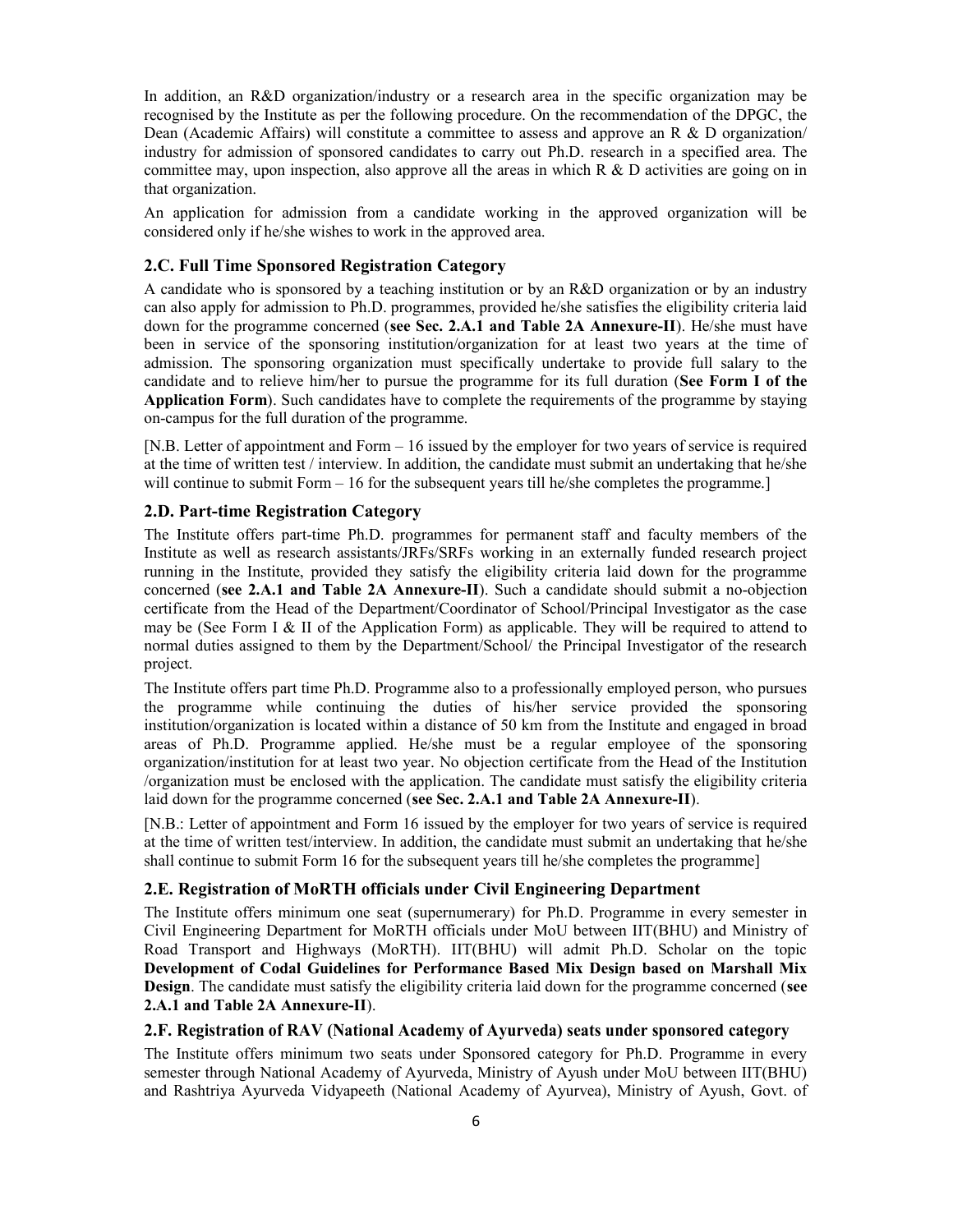India. IIT(BHU) will admit Ph.D. Scholar in the field of Ayurveda through contemporary sciences. The candidate must satisfy the eligibility criteria laid down for the programme concerned (see 2.A.1) and Table 2A Annexure-II).

# 3. SELECTION CRITERIA

### a) M.Tech./M.Pharm Programme

For Full time regular category, candidates shortlisted on the basis of GATE/GPAT Score which is valid and above the qualifying pass mark, may be selected for M.Tech./M.Pharm. programmes either on the basis of their GATE/GPAT score or written test or interview or online counselling or on the basis of any combination of these as declared by the individual department/school.

For admission under other categories, requirement of qualifying GATE/GPAT is waived off and also such candidates are exempted from appearing in the written test.

### b) Admission to Ph.D. Programme

- 1. Admission will be based on written test/online interview/online counselling of the candidates shortlisted by the Department/School concerned.
- 2. The following category of applicants shall be exempted from appearing in the written test:
	- a) External Registration Category
	- b) Sponsored Registration Category
	- c) Part-time Registration Category
	- d) Candidates having National Level Scholarships
	- e) Registration of MoRTH officials under Civil Engineering Department.
	- f) Registration sponsored category through national Academy of Ayurveda, Ministry of Ayush.
	- g) Outstanding candidates from Premier Institutions:
		- i) Applicants who have qualifying degree from IITs with CPI of 8.00 or above (on a 10.0 point scale) will also be admitted under advertise seats of Teaching Assistantship (TA) of the concerned Department/School.
		- ii) Online interview should be conducted for this type of candidates PRIOR to the conduct of Interview for remaining candidates;
		- iii) Any candidate who could not qualify in the said Interview, through this channel, is eligible to take regular selection procedure of Written Test/Interview. Since, the candidate has been interviewed once, he/she will not appear again in the interview and marks of the first interview will be considered for preparing merit list.
- 3. Further, if qualifying marks are specified in written test/interview a 5% relaxation will be given to SC/ST candidate. If a candidate avails such relaxation, he/she shall not be considered for admission in general category.
- 4. Upon approval of Chairman, Senate, the Head of the Department/Coordinator of the School concerned will issue admission letters to the candidates who will be required to accept the offer of admission by depositing the prescribed fee before a specified date.
- 5. In case a candidate does not accept the offer by paying the prescribed fee by the specified date, the offer of admission will stand withdrawn, and the admission will be offered to the candidates in the waiting list, if any, in order of merit.

# 3.A RESERVATIONS TO SC/ST/OBC/EWS CANDIDATES:

In each discipline, 15% seats are reserved for SC, 7.5% seats for ST, 27% seats for OBC (non creamy layer) and 10% seats for EWS candidates. SC/ST/OBC candidates must also satisfy the eligibility requirements for admission. However, while considering their cases, only suitability for the programme is ensured and the SC/ST/OBC/EWS candidates are not compared with those belonging to other categories.

Further, a relaxation of 5% marks or 0.5 CPI (on a 10 point scale) shall be admissible on the marks obtained in qualifying degree for SC and ST candidates in the admission.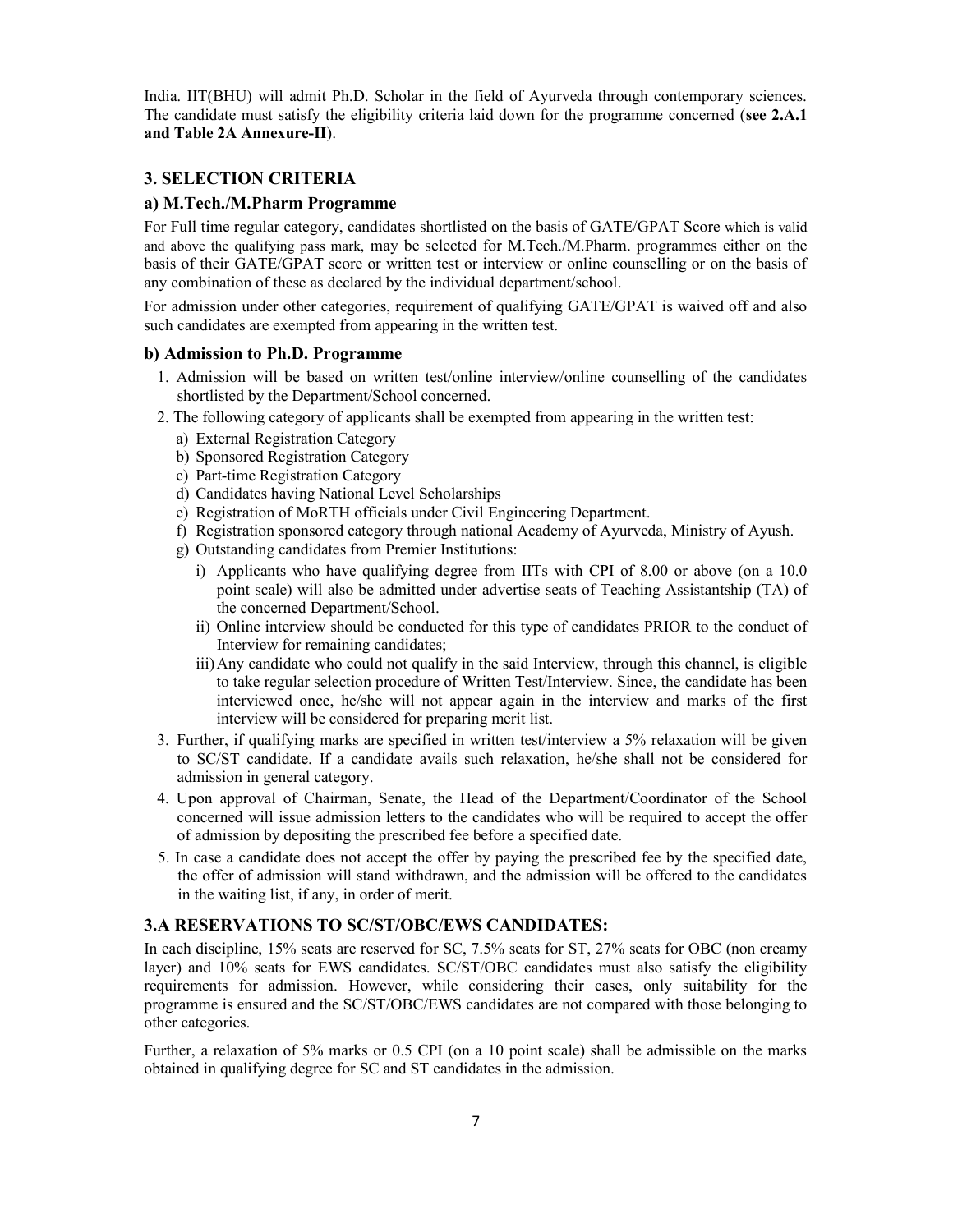The SC/ST/OBC/EWS certificates must be produced at the time of written test / interview on the prescribed form. In case of OBC (non-creamy layer) & Economically Weaker Section (EWS) the certificate should not be dated prior to six months from  $1<sup>st</sup>$  May, 2022. The following authorities are empowered to issue the SC/ST/OBC/EWS certificate:

- (a) District Magistrate/ Additional District Magistrate/ Collector/ Deputy Commissioner/ Addl. Deputy Commissioner/ Deputy Collector/ First Class Stipendiary Magistrate/ City Magistrate/ Sub-Divisional Magistrate/ Taluka Magistrate/ Executive Magistrate/ Extra Assistant Commissioner.
- (b) Chief Presidency Magistrate/ Additional Chief Presidency Magistrate/ Presidency Magistrate.
- (c) Revenue Officer not below the rank of Tehsildar.
- (d) Sub-Divisional Officer of the area where the candidate and/or his family normally resides.
- (e) Administrator/ Secretary to the Administrator/ Development Officer (Lakshadweep Islands).

### 3.B RESERVATIONS TO PHYSICALLY CHALLENGED (PC) CANDIDATES

In total, 5% reservation (horizontal) shall apply for candidates with physical disability as per Govt. of India norms (minimum 40% disability; attested copy of the certificate from District CMO must be furnished). Such candidates must satisfy the eligibility requirements for admission. However, while considering these applications, only suitability for the programme is ensured and they are not compared with those belonging to other categories. The candidates called for counseling may also be examined by a Medical Board constituted by the Indian Institute of Technology (BHU).

## 4. ADMISSION OF FOREIGN NATIONALS

Admissions to Ph.D. Programmes are available for Indian nationals residing abroad (INRA) and foreign nationals as per details given below.

- 1. Indian Nationals Residing Abroad (INRA): Candidates must have been residing abroad continuously for at least one year at the time of applying for admission. Their applications may be processed by the departments/schools as and when they are received or according to any schedule convenient to the departments/schools. The applications should be scrutinized to make sure that, in terms of qualifications, they are comparable with the candidates admitted in the general category.
- 2. The applications of foreign nationals, who are sponsored by the Indian Council of Cultural Relations (ICCR), will be scrutinized by the departments/schools concerned to assess their suitability for admission to the programme. The recommendations of the Department/School will be sent to the Chairman, Senate through the Chairperson, Dean (Academic Affairs) for approval.
- 3. Candidates belonging to the above two categories should satisfy the eligibility conditions and should have qualified GRE.
- Note: 1. Mere fulfillment of eligibility criteria does not guarantee admission in a programme. The candidates' performance in the written test and interview should be at the levels expected for the respective programmes.
	- 2. Further details on Ph.D. programme is available on the official website www.iitbhu.ac.in.
	- 3. Hostel accommodation will be provided subject to availability of rooms in hostels.
	- 4. HRA will not be provided.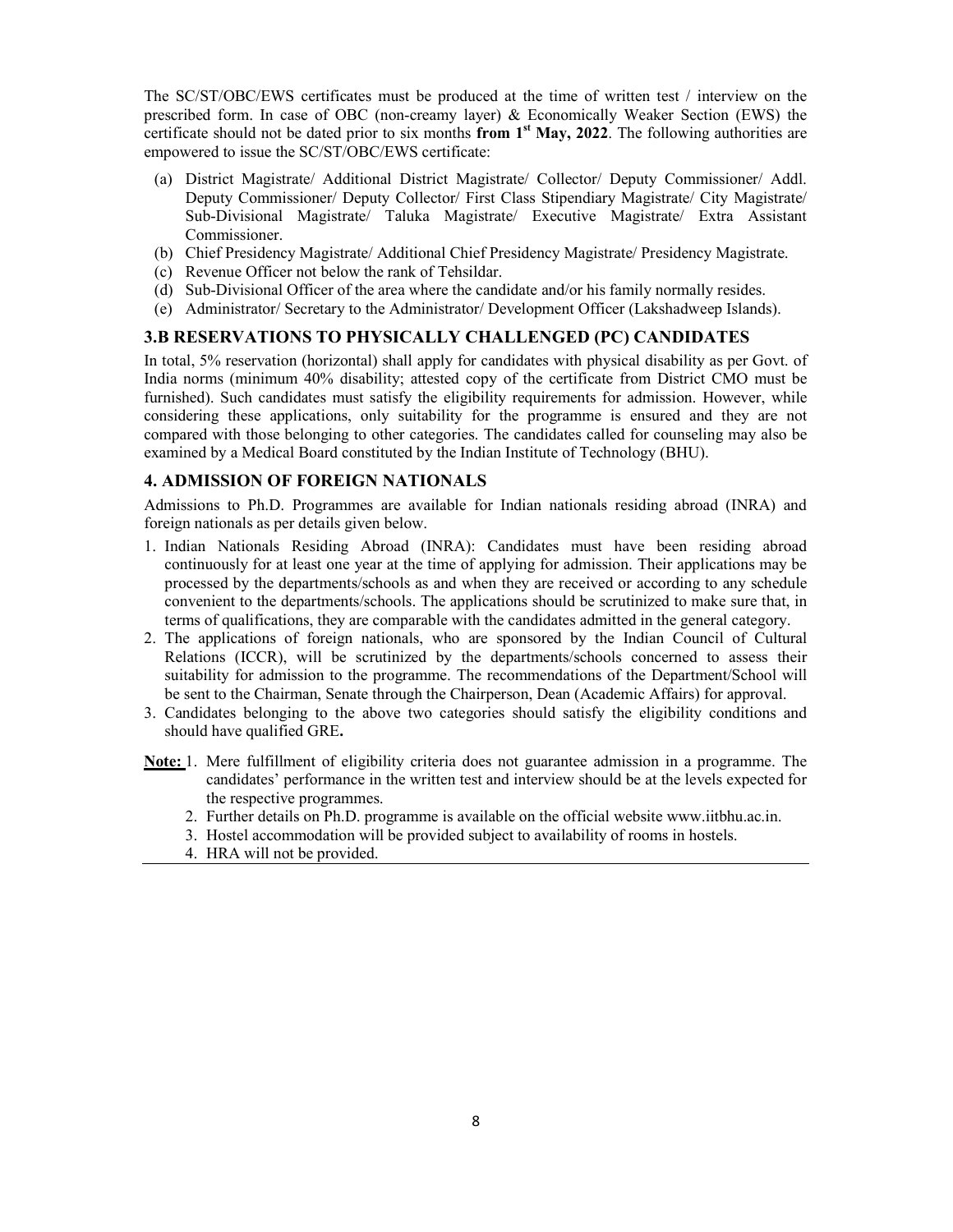# Table 1A: Requisite Qualifications for M.Tech./M.Pharm. Programmes

Most of the Bachelor's and Master's degrees that are being awarded in the disciplines/areas in the country and abroad are listed in the following. However, a candidate possessing a degree that does not exactly conform to the degrees listed below may be considered for admission, based on the performance in written test / interview and provided that the interview /admission committee, upon scrutiny of the list of courses done and credits earned by the candidate, finds that the degree concerned is at par with those listed below.

# A. Programmes without specializations

| <b>Department/School</b><br>offering the<br>Programme | <b>Discipline</b>       | <b>Eligibility</b>                                                                                                                                                                                                                                                                                                                                                                                                                                                                         |
|-------------------------------------------------------|-------------------------|--------------------------------------------------------------------------------------------------------------------------------------------------------------------------------------------------------------------------------------------------------------------------------------------------------------------------------------------------------------------------------------------------------------------------------------------------------------------------------------------|
| Department of<br>Ceramic Engineering                  | Ceramic<br>Engineering  | B.Tech. or an equivalent degree in Ceramic/Civil/Electronics/<br>Electrical/ Mechanical/ Metallurgical Engg./ Chemical Engg. and<br>Technology/Materials Science & Technology/ Silicate Technology or<br>M.Sc. Physics (with special papers in Solid State/ Electronics) or<br>Electronics or Chemistry (with special papers in Physical/Inorganic/<br>Solid State Chemistry) provided the candidate has passed B.Sc./<br>B.Sc.(Hons.) Examination with Physics, Chemistry and Mathematics |
| Department of<br>Chemical Engineering<br>& Technology | Chemical<br>Engineering | B. Tech. or an equivalent degree in Chemical Engg. or Biochemical<br>Engineering/Electrochemical Engineering/Energy Engineering/<br>Environmental Engineering/Food Processing Engineering/<br>Petrochemical Engineering/ Petroleum Engineering/ Chemical<br>Technology/ Oil Technology/ Paint Technology/ Petroleum Technology/<br>Plastic Technology/ Polymer Technology/ Bio-Technology/ Food<br>Technology with a valid GATE score in Chemical Engineering                              |

# B. Programmes with specializations

| <b>Department/School</b><br>offering the<br>Programme | <b>Discipline</b>                      | Specialization                                                                                                                                                                                                                               | <b>Eligibility</b>                                                                                                                                                                                                                                                                                                                                                                                                        |
|-------------------------------------------------------|----------------------------------------|----------------------------------------------------------------------------------------------------------------------------------------------------------------------------------------------------------------------------------------------|---------------------------------------------------------------------------------------------------------------------------------------------------------------------------------------------------------------------------------------------------------------------------------------------------------------------------------------------------------------------------------------------------------------------------|
| Department of Civil<br>Engineering                    | Civil<br>Engineering                   | a) Hydraulics and Water<br>Resources Engineering<br>b) Geotechnical Engineering<br>c) Structural Engineering<br>d) Environmental Engineering<br>e) Transportation Engineering<br>f) Geoinformatics Engineering<br>g) Engineering Geosciences | B.Tech. or an equivalent degree in<br>the respective branch of<br>Engineering.<br>For (f) B.E. or B.Tech. Degree in<br>(i) Civil Engineering (ii) Computer<br>Science and Engineering (iii)<br>Computer Engineering.<br>For (g) B. Tech. or B. Tech. Degree<br>in (i) Civil Engineering (ii) Mining<br>Engineering (iii) Petroleum<br>Engineering.<br>M.Sc. in Geology<br>Qualified in GATE in respective<br>disciplines. |
| Department of<br>Computer Science<br>and Engineering  | Computer<br>Science and<br>Engineering | a) Artificial Intelligence (AI)<br>b) Internet of Things (IoT)                                                                                                                                                                               | Bachelor's degree in engineering<br>OR Master's degree in Science with<br>a valid GATE score in Computer<br>Science                                                                                                                                                                                                                                                                                                       |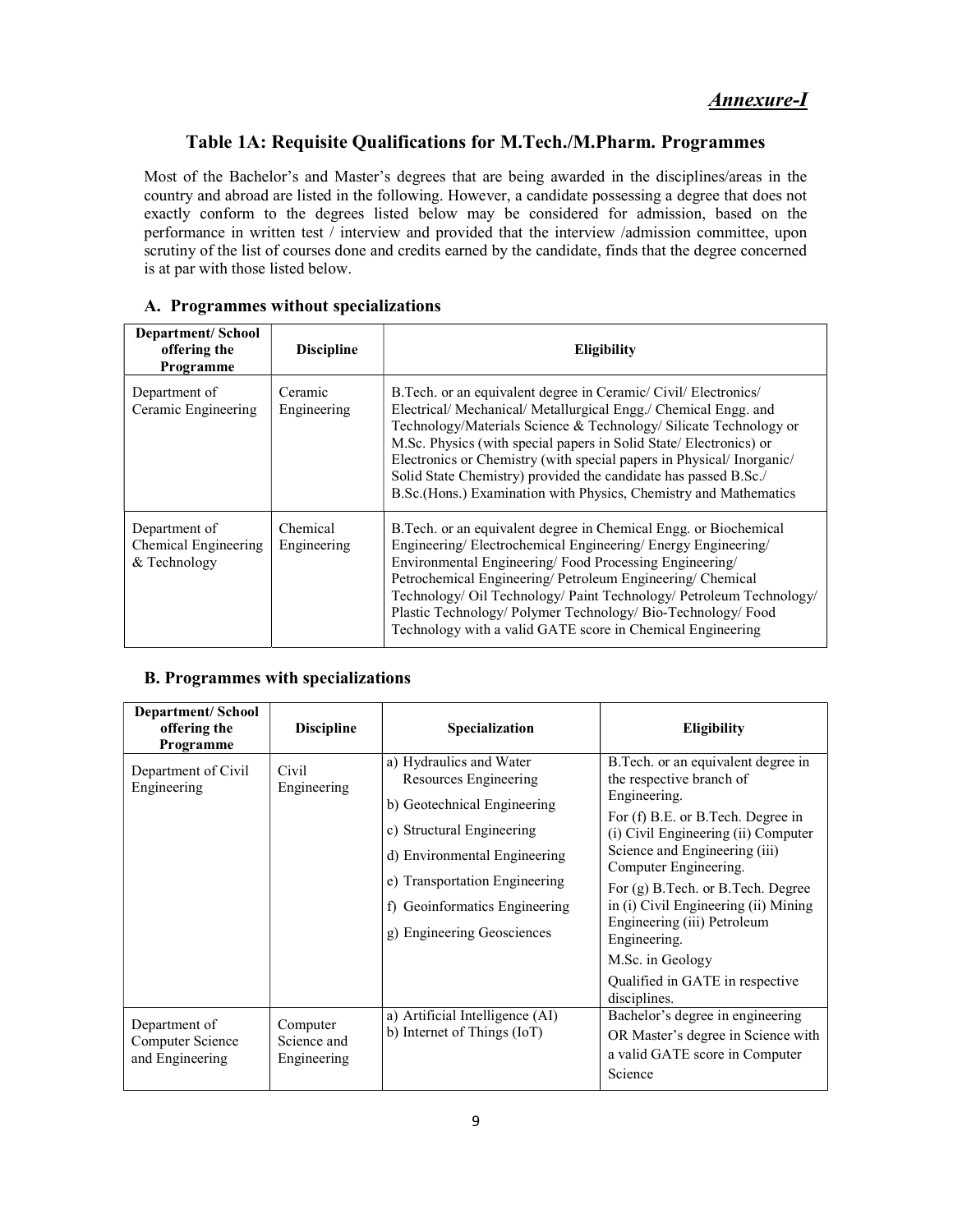| Department of<br>Mechanical<br>Engineering                                    | Mechanical<br>Engineering  | Machine Design<br>a)<br>Thermal & Fluid Engineering<br>b)<br>Production Engineering<br>c)                                                 | B.Tech. or an equivalent degree in<br>the respective branch of<br>engineering.                                                                                                                                                                                                                                                                                                                                            |
|-------------------------------------------------------------------------------|----------------------------|-------------------------------------------------------------------------------------------------------------------------------------------|---------------------------------------------------------------------------------------------------------------------------------------------------------------------------------------------------------------------------------------------------------------------------------------------------------------------------------------------------------------------------------------------------------------------------|
| Department of<br>Metallurgical<br>Metallurgical<br>Engineering<br>Engineering |                            | <b>Extractive Metallurgy</b><br>a)<br>Alloy Technology<br>b)                                                                              | B.Tech. or an equivalent degree in<br>Metallurgical Engg., Materials<br>Science/Engineering,<br>Mineral/Chemical/Ceramic<br>/Mechanical Engg., Chemical Tech.<br>or M.Sc. (Physics/ Chemistry) with<br>specialization in Solid State<br>Physics, Physical/Inorganic<br>Chemistry provided the candidate<br>passed B.Sc./ B.Sc. (Hons.)<br>Examination with Mathematics as<br>one of the subject at undergraduate<br>level |
| Department of<br>Mining Engineering                                           | Mining<br>Engineering      | Mine Environment<br>a)<br>Rock Mechanics<br>b)<br>Mine Planning<br>c)                                                                     | B.Tech. or an equivalent degree in<br>the respective branch of<br>engineering.                                                                                                                                                                                                                                                                                                                                            |
| Department of<br>Electrical<br>Engineering                                    | Electrical<br>Engineering  | Power Systems<br>a)<br><b>Electrical Machines and</b><br>b)<br>Drives                                                                     | B.Tech. or an equivalent degree in<br>Electrical Engg.                                                                                                                                                                                                                                                                                                                                                                    |
|                                                                               |                            | Control Systems<br>c)                                                                                                                     | B.Tech. or an equivalent degree in<br>Electrical/Electronics/Control<br>Systems/Instrumentation Engg.                                                                                                                                                                                                                                                                                                                     |
|                                                                               |                            | Power Electronics<br>d)                                                                                                                   | B.Tech. or an equivalent degree in<br>Electrical/Electronics Engg.                                                                                                                                                                                                                                                                                                                                                        |
| Department of<br>Electronics<br>Engineering                                   | Electronics<br>Engineering | Microwave Engg.<br>a)<br>Digital Techniques and<br>b)<br>Instrumentation<br>Microelectronics<br>c)<br>Communication System<br>d)<br>Engg. | B.Tech. or an equivalent degree in<br>Electrical or Electronics Engg. with<br>valid GATE Score in Electronics<br>and Communication Engineering                                                                                                                                                                                                                                                                            |
| Department of<br>Pharmaceutical<br>Engineering and<br>Technology              | Pharmacy                   | Pharmaceutics<br>a)<br>Pharmaceutical Chemistry<br>b)<br>Pharmacology<br>c)<br>d)<br>Pharmacognosy                                        | B.Pharm. or an equivalent degree in<br>Pharmacy.                                                                                                                                                                                                                                                                                                                                                                          |

# C. Inter-disciplinary programmes

| <b>Department/School</b><br>offering the<br>Programme | <b>Discipline</b>                       | <b>Eligibility</b>                                                                                                                    |
|-------------------------------------------------------|-----------------------------------------|---------------------------------------------------------------------------------------------------------------------------------------|
| Department of<br>Mechanical<br>Engineering            | Decision<br>Sciences and<br>Engineering | B. Tech. or an equivalent degree in any branch of engineering                                                                         |
| Department of<br><b>Electrical Engineering</b>        | Systems<br>Engineering                  | B. Tech. or an equivalent degree in any branch of engineering                                                                         |
| School of Materials<br>Science and                    | Materials<br>Science and                | B.Tech. or an equivalent degree in Ceramic/Chemical/Civil/Electrical/<br>Electronics/Polymer/Plastic Technology/Materials Technology/ |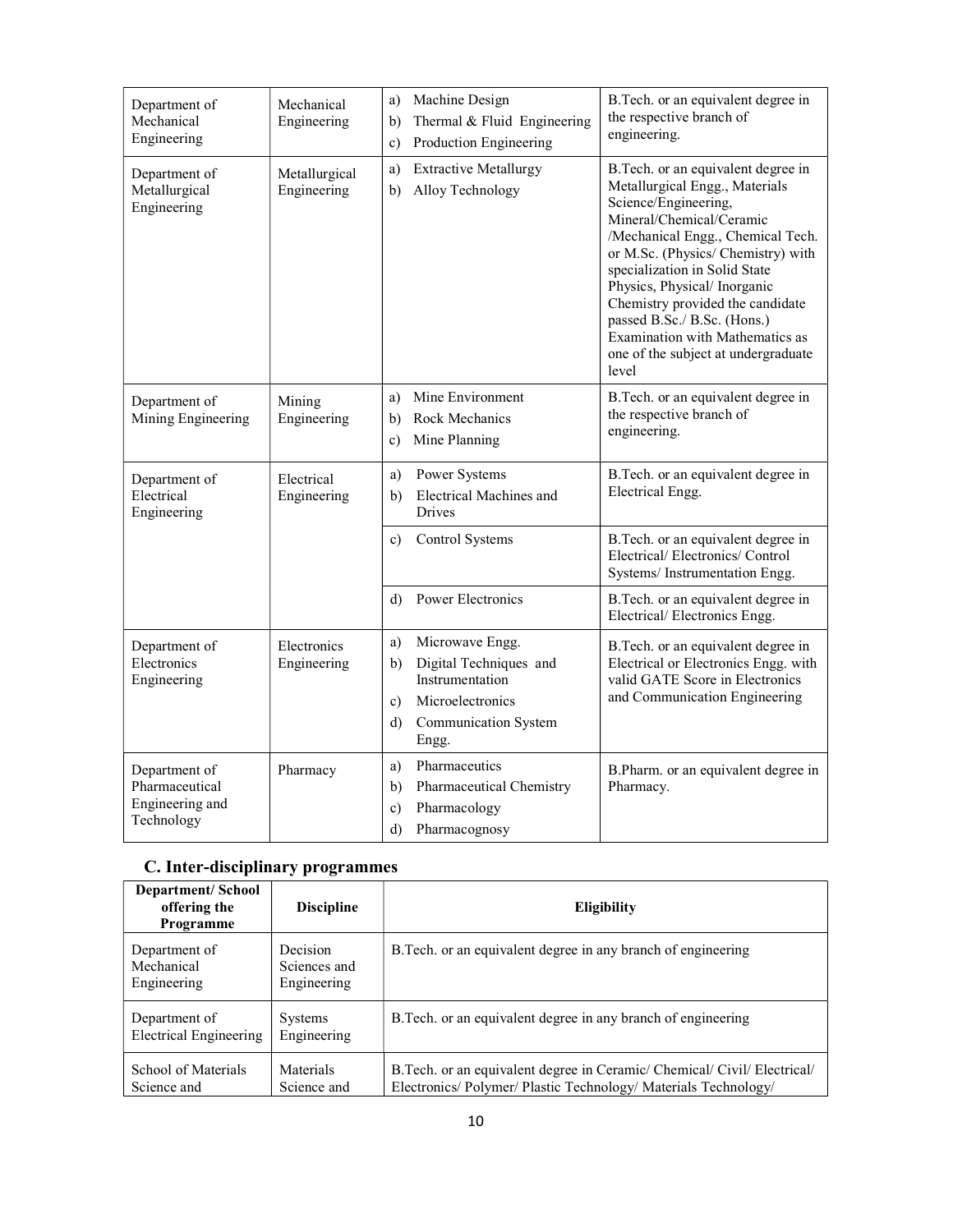| Technology                              | Technology                        | Nanotechnology/Mechanical/Metallurgical Engineering OR M.Sc.<br>degree in Chemical Science/ Materials Science/ Physical Science<br>provided the candidate has passed B.Sc./ B.Sc. (Hons.) Examination<br>with Chemistry/ Physics/ Mathematics and Computer Science/ Statistics.                                               |
|-----------------------------------------|-----------------------------------|-------------------------------------------------------------------------------------------------------------------------------------------------------------------------------------------------------------------------------------------------------------------------------------------------------------------------------|
| School of<br>Biochemical<br>Engineering | <b>Biochemical</b><br>Engineering | B.Pharm.*/B.Tech. or equivalent degree in Biochemical Engineering,<br>Biotechnology#, Chemical Engineering/Tech., Food Tech./ Engg.,<br>Bioinformatics OR M.Sc. degree in Biotechnology#, Biochemistry,<br>Bioinformatics, Microbiology# and Chemistry#.<br>* See the eligibility criteria; #with all specializations         |
| School of Biomedical<br>Engineering     | <b>Biomedical</b><br>Engineering  | <b>B.Tech. or an equivalent degree</b> in Biomedical/Bioengineering/<br>Ceramic/Biotechnology/ Chemical/Computer Science/Electrical/<br>Electronics/Instrumentation/Mechanical Engg./Metallurgical<br>Engg./Polymer Science and Engg./ Materials Science OR M.Sc. degree<br>in Physics/Biotechnology/Chemistry/Life Sciences. |

- NOTE: 1. Candidates desirous of applying for admission to M.Tech. Programmes in different departments/schools as well as M.Pharm. programme are required to fill the primary and additional programme/discipline/specialization if any, in the order of their preference as per the instructions provided in the home page of admission portal.
	- 2. Not more than 40% of the total seats in the Departments, wherever candidates from allied disciplines are declared eligible for admission, shall be open for any one allied discipline. However, preference will be given for eligible candidates from the discipline based on their performance in the written test / interview.
	- 3. Not more than 40% of the total seats in interdisciplinary programmes in Schools will be open for any ONE branch of Engineering or Science.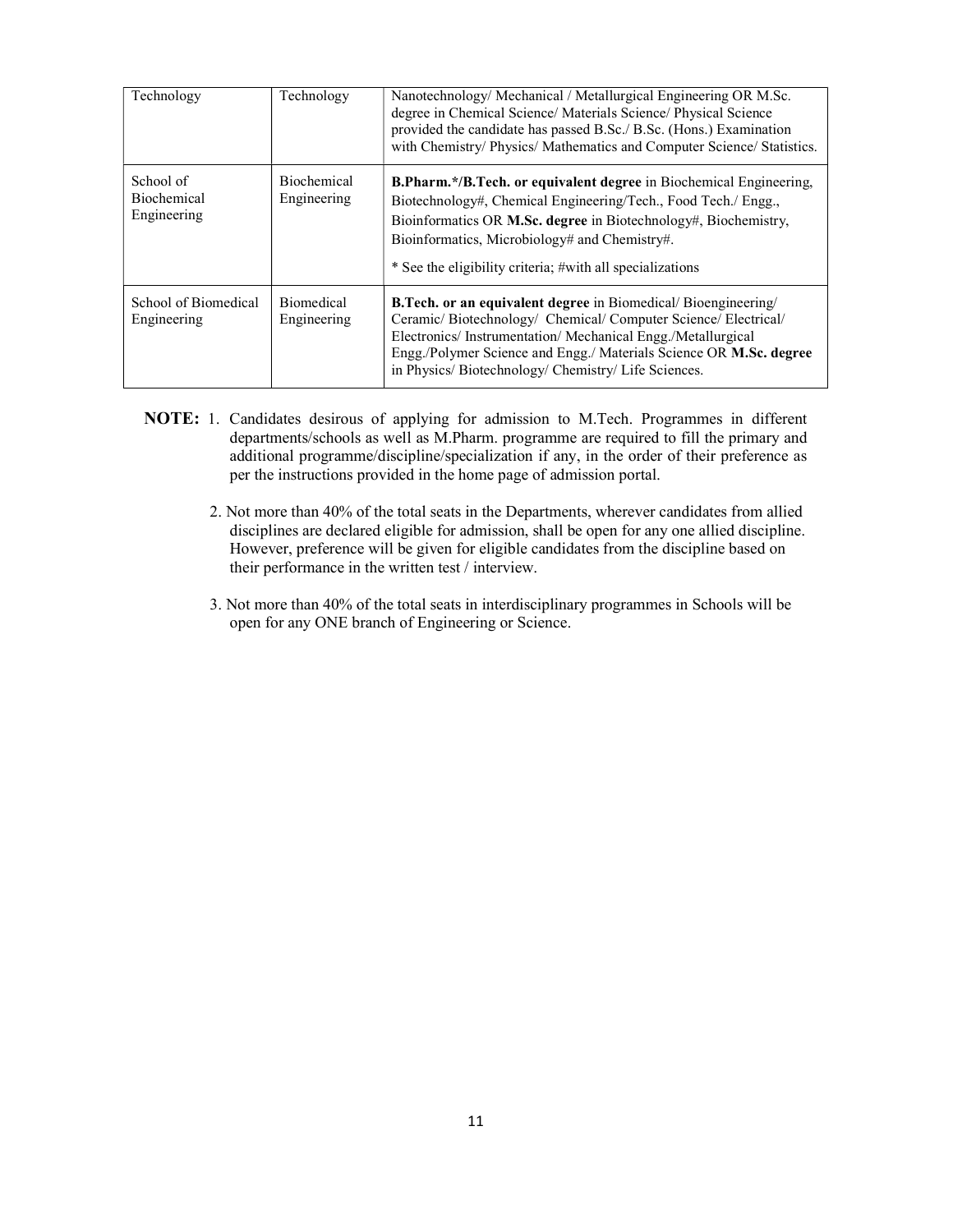| <b>Discipline</b>                   | <b>Number of Available Seats</b> |                |                |            |                |                    |
|-------------------------------------|----------------------------------|----------------|----------------|------------|----------------|--------------------|
|                                     | General                          | <b>SC</b>      | <b>ST</b>      | <b>OBC</b> | <b>EWS</b>     | Total <sup>*</sup> |
| Ceramic Engineering                 | 8                                | 3              | 1              | 5          | 2              | 19                 |
| Chemical Engineering                | 25                               | 9              | 4              | 15         | 6              | 59                 |
| Civil Engineering                   | 30                               | 11             | 6              | 20         | 7              | 74                 |
| Computer Science and Engineering    | 12                               | 5              | 2              | 8          | 3              | 30                 |
| <b>Electrical Engineering</b>       | 25                               | 9              | $\overline{4}$ | 15         | 6              | 59                 |
| <b>Systems Engineering</b>          | 5                                | $\overline{2}$ | 1              | 3          | 1              | 12                 |
| <b>Electronics Engineering</b>      | 22                               | 8              | 4              | 15         | 5              | 54                 |
| Mechanical Engineering              | 25                               | 9              | 4              | 15         | 6              | 59                 |
| Decision Sciences and Engineering** | 5                                | 2              | $\mathbf{1}$   | 3          | 1              | 12                 |
| Metallurgical Engineering           | 18                               | 7              | 3              | 12         | $\overline{4}$ | 44                 |
| Mining Engineering                  | 15                               | 5              | 3              | 9          | $\overline{4}$ | 36                 |
| <b>Biochemical Engineering</b>      | 5                                | $\overline{2}$ | 1              | 3          | 1              | 12                 |
| <b>Biomedical Engineering</b>       | 5                                | 2              | 1              | 3          | 1              | 12                 |
| Materials Science & Technology      | 10                               | $\overline{4}$ | 2              | 6          | 2              | 24                 |
| Pharmacy                            | 20                               | 7              | 4              | 13         | 5              | 49                 |

# Table 1B : Number of Seats Available for M.Tech. / M.Pharm. Programmes

\*5% seats reserved for physically challenged candidates, which is not added in total number of seats, as provision for the physically challenged candidate will be made from within the respective category.

\*\* Interdisciplinary M.Tech. program of Mechanical Engineering Department.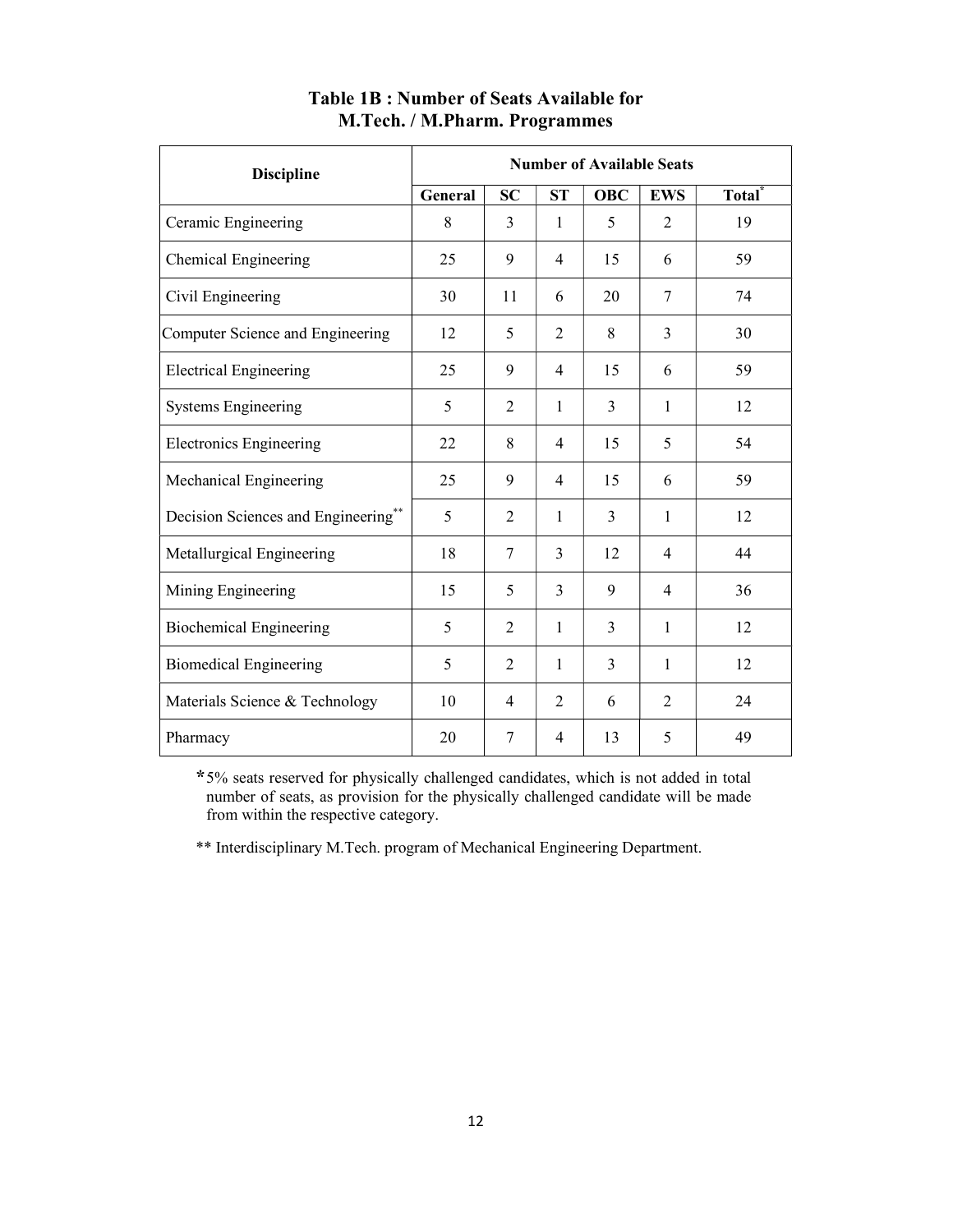# Annexure-II

# Table 2A : Departments/Schools/Disciplines and Allied Disciplines for Ph.D. Programmes.

Most of the Bachelor's and Master's degrees that are being awarded in the disciplines in the country and abroad are listed in the following. However, a candidate possessing degree(s) that do not exactly conform to the degree(s) listed below may be considered for admission, based on the performance in written test / interview and provided that the interview / admission committee (DPGC), upon scrutiny of the list of courses done and credits earned by the candidate, finds that the degree concerned is at par with those listed below.

| Departments/<br><b>Schools</b> offering<br>the Programme | <b>Discipline</b>                    | <b>Allied Disciplines</b>                                                                                                                                                                                                                                                                     |  |
|----------------------------------------------------------|--------------------------------------|-----------------------------------------------------------------------------------------------------------------------------------------------------------------------------------------------------------------------------------------------------------------------------------------------|--|
|                                                          |                                      | Bachelor's/Master's degree in any branch of Engineering.                                                                                                                                                                                                                                      |  |
| Department of<br>Ceramic                                 | Ceramic                              | Master's degree in Materials Science/ Chemistry/ Applied<br>Chemistry/ Physics/ Applied Physics/ Geology or Geophysics (with<br>Mathematics as a subject at Bachelor's Degree level).                                                                                                         |  |
| Engineering                                              | Engineering                          | Master's degree in Biological Sciences/ Modern Medicine/ Indian<br>Medicine (for the areas related to Bioceramics).                                                                                                                                                                           |  |
|                                                          |                                      | Preference would be given to candidates with B.Tech./M.Tech. in<br>Ceramic Engineering/with some background of ceramics.                                                                                                                                                                      |  |
| Department of<br>Chemical                                | Chemical                             | Bachelor's/Master's<br>degree<br>branch<br>οf<br>in<br>any<br>Engineering/Technology with Mathematics at Senior Secondary<br>(Plus 2)/Intermediate level.                                                                                                                                     |  |
| Engineering &<br>Technology                              | Engineering                          | Master's degree in Chemistry/Biochemistry/Environmental Science/<br>Biotechnology/Industrial Chemistry with Mathematics at Senior<br>Secondary (Plus 2)/Intermediate level.                                                                                                                   |  |
|                                                          | Civil<br>Engineering                 | M.Sc.(Engg.)/M.E./M.Tech. degree in Applied Mechanics, Mining<br>Engineering, Chemical Engineering, Chemical Engineering and<br>Technology, Chemical Technology,<br>Mechanical Engineering,<br>Aerospace Engineering, Naval Engineering, Industrial Engineering,<br>Agricultural Engineering. |  |
| Department of                                            |                                      | M.Sc.(Engg.)/M.E./M.Tech. in Geoinformatics, Geomatics, Remote<br>Sensing, Remote Sensing and GIS.                                                                                                                                                                                            |  |
| Civil Engineering                                        |                                      | M.E./M.Tech. in Computer Science and Engineering, Computer<br>Engineering.                                                                                                                                                                                                                    |  |
|                                                          |                                      | B.Sc.(Engg.)./B.E./B.Tech./M.Sc.(Engg.)/M.E./M.Tech.<br>or<br>equivalent degree in Environmental Engineering, Environmental<br>Science and Engineering, Environmental Science and Technology.                                                                                                 |  |
|                                                          |                                      | M.Sc./M.Tech. in Geophysics, Geology.                                                                                                                                                                                                                                                         |  |
| Department of<br>Computer Science<br>$&$ Engineering     | Computer<br>Science &<br>Engineering | B.Tech./B.E./M.Tech./M.E. degree in Computer Technology/<br>Information Technology/ Electronics Engineering/ Electronics and<br>Communication Engineering/All related subjects of Computer<br>Engineering at M.Tech. level/ M.Tech. in Mathematics &<br>Computing.                            |  |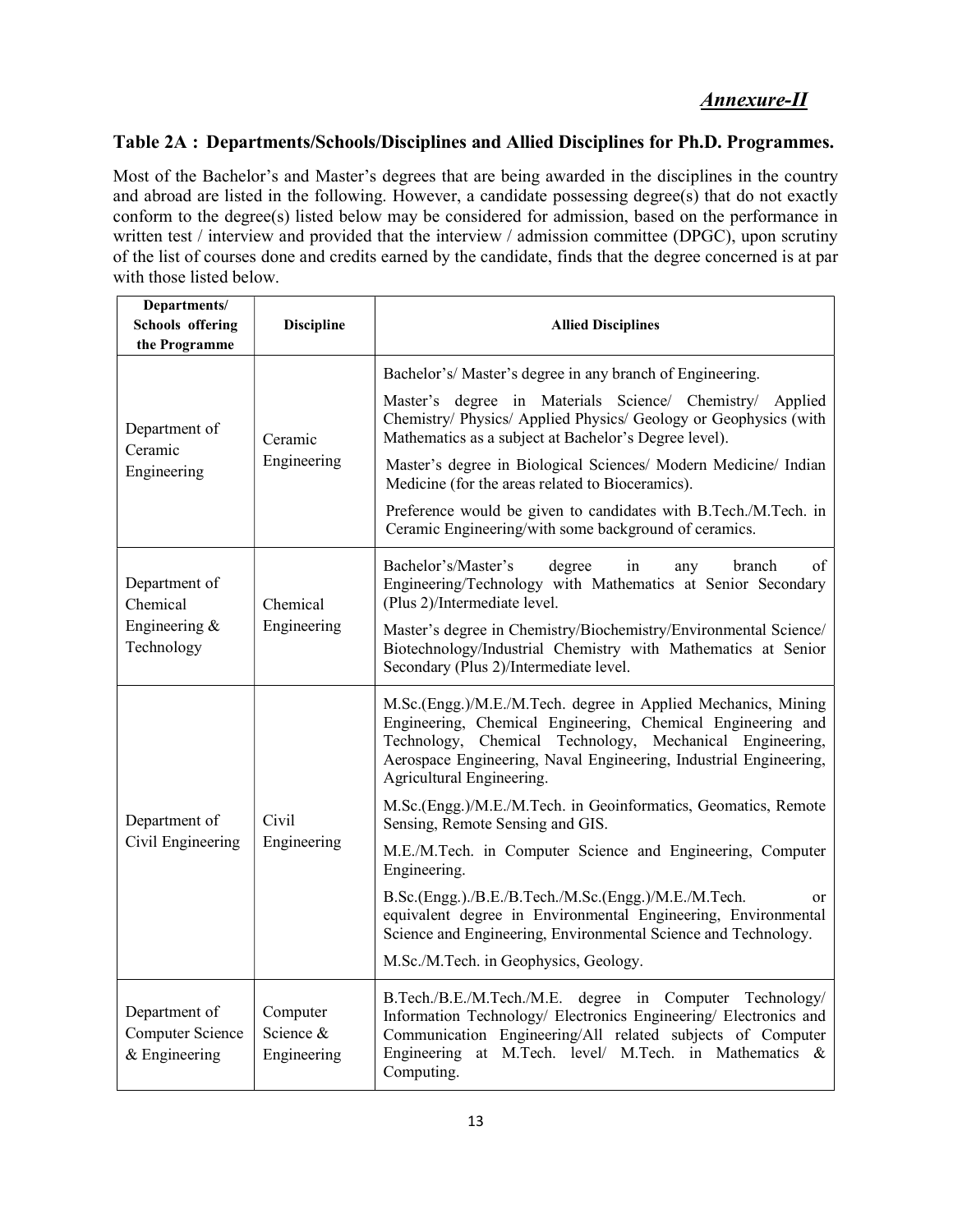| Departments/<br><b>Schools</b> offering<br>the Programme | <b>Discipline</b>                 | <b>Allied Disciplines</b>                                                                                                                                                                                                                                                                                                                                                                                                                                                                                                                                                                                                                                                                                                                                                                                                                                                    |  |  |
|----------------------------------------------------------|-----------------------------------|------------------------------------------------------------------------------------------------------------------------------------------------------------------------------------------------------------------------------------------------------------------------------------------------------------------------------------------------------------------------------------------------------------------------------------------------------------------------------------------------------------------------------------------------------------------------------------------------------------------------------------------------------------------------------------------------------------------------------------------------------------------------------------------------------------------------------------------------------------------------------|--|--|
| Department of<br>Electrical<br>Engineering               | Electrical<br>Engineering         | B.Tech. & M.Tech. in Electronics Engineering.                                                                                                                                                                                                                                                                                                                                                                                                                                                                                                                                                                                                                                                                                                                                                                                                                                |  |  |
| Department of<br>Electrical<br>Engineering               | Systems<br>Engineering            | Bachelor's and Master's Degree in any Branch of Engineering or<br>Bachelor's Degree in any Branch of Engineering.                                                                                                                                                                                                                                                                                                                                                                                                                                                                                                                                                                                                                                                                                                                                                            |  |  |
| Department of<br>Electronics<br>Engineering              | Electronics<br>Engineering        | Master's degree in any of the following areas:<br>Digital Communication Systems, Information and Coding Theory,<br>Telecom Networks, Mobile and Wireless Communication Systems,<br>Digital Systems and Microprocessors, Digital Signal and Image<br>Processing, Computer Vision and Robotics, Signal and Systems<br>Theory, Control Systems, Fuzzy Logic, Neural Networks and their<br>applications, Power Electronics, Microelectronics and VLSI<br>Systems, Semiconductor Device Modelling and Simulation, Solid<br>State Devices, Organic Electronics, Transparent Semiconductors<br>and Photovoltaics, Sensors and Pattern Recognition, Electronic<br>Instrumentation and Virtual Instrumentation, Electromagnetics, RF<br>Engineering and Microwaves, Antennas, Optoelectronics and<br>Optical Communication, Photonic Networks and Systems,<br>Information Technology. |  |  |
| Department of<br>Humanistic<br><b>Studies</b>            | Humanities and<br>Social Sciences | Master's/Bachelor's degree in any Engineering discipline;<br>Master's degree in any Science discipline;<br>4-year – Bachelor's Science degree.                                                                                                                                                                                                                                                                                                                                                                                                                                                                                                                                                                                                                                                                                                                               |  |  |
| Department of<br>Mechanical<br>Engineering               | Mechanical<br>Engineering         | Bachelor's degree in Production Engineering and Master's degree<br>in any discipline/ area relevant to Mechanical Engineering.                                                                                                                                                                                                                                                                                                                                                                                                                                                                                                                                                                                                                                                                                                                                               |  |  |
| Department of<br>Mechanical<br>Engineering               | Industrial<br>Management          | Bachelor's degree in any branch of Engineering and Master's<br>degree in any branch of Engineering/Management.                                                                                                                                                                                                                                                                                                                                                                                                                                                                                                                                                                                                                                                                                                                                                               |  |  |
| Department of<br>Metallurgical<br>Engineering            | Metallurgical<br>Engineering      | Bachelor's / Master's degree in Mechanical / Chemical / Production<br>Engg./Manufacturing Engg./Mineral Engg./ Ceramic Engg.<br>Master's degree in Materials Science / Engg./ Technology<br>Physical<br>Sciences<br>Master's<br>degree<br>in<br>(Solid<br><b>State</b><br>Physics)/Chemical Sciences (Inorganic / Physical Chemistry/<br>Industrial<br>Biological<br>Chemistry)<br>Sciences/Geology<br>with<br>Mathematics as a subject at Bachelor's level.                                                                                                                                                                                                                                                                                                                                                                                                                 |  |  |
| Department of<br>Mining<br>Engineering                   | Mining<br>Engineering             | Master's<br>degree<br>Geology/Geophysics/Geohydrology<br>in<br>Mathematics/ Petroleum Geosciences /Chemistry/ Environmental<br>Science/Materials Science/Botany/ Zoology/Polymer Science/<br>Computer Science<br>Master's degree in Chemical Engg. / Environmental Engg. /Civil<br>Engg./Mechanical<br>Engg./Industrial<br>Engg./Electrical<br>$Engg$ ./<br>Computer Engg./Electronics Engg./Polymer Engg. or Technology/<br>Ceramic Engg./Materials Engg./Information Technology                                                                                                                                                                                                                                                                                                                                                                                            |  |  |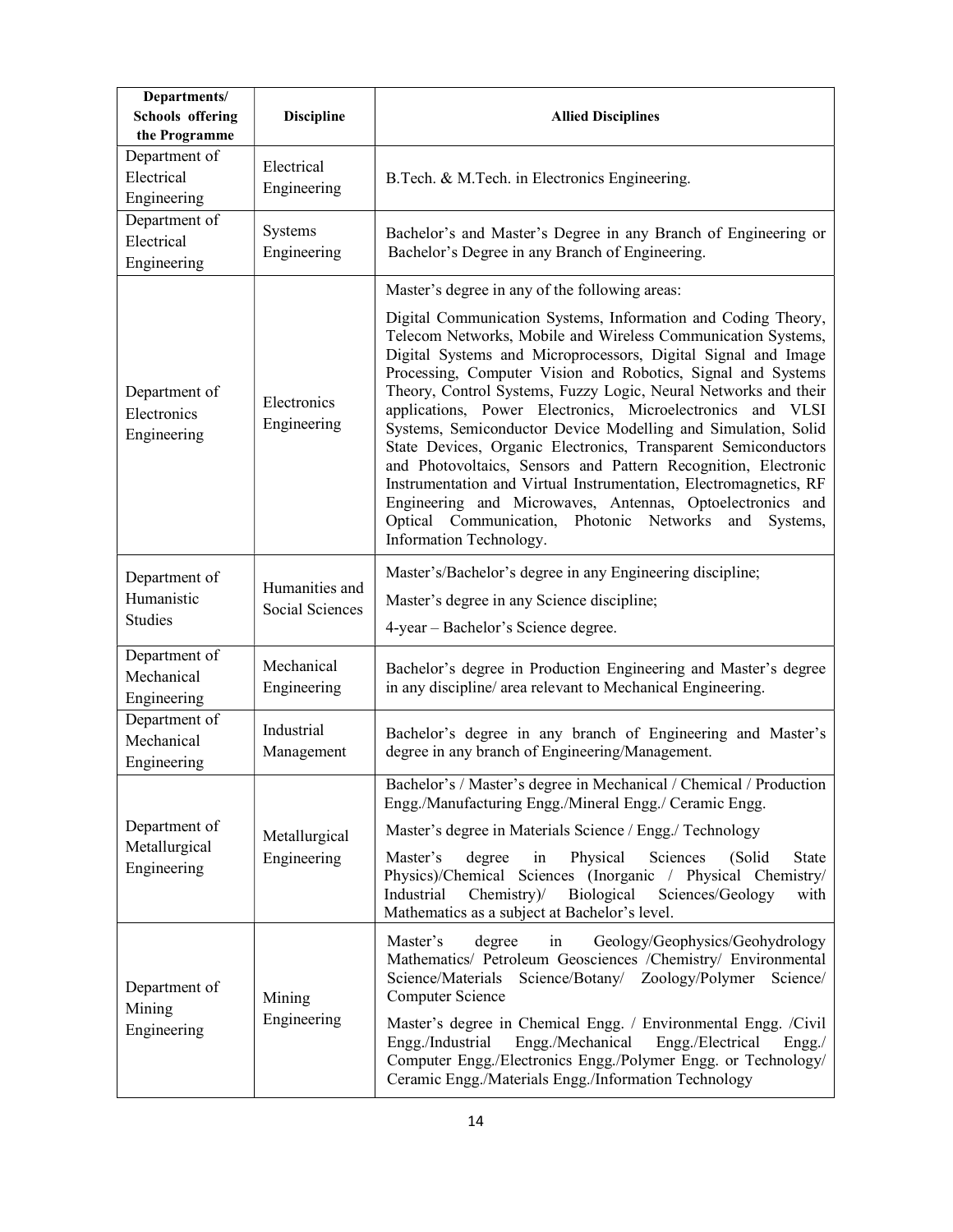| Departments/<br><b>Schools</b> offering<br>the Programme         | <b>Discipline</b>                    | <b>Allied Disciplines</b>                                                                                                                                                                                                                                                                                                                                                                                                                                                                                                                                                                                                               |  |  |  |
|------------------------------------------------------------------|--------------------------------------|-----------------------------------------------------------------------------------------------------------------------------------------------------------------------------------------------------------------------------------------------------------------------------------------------------------------------------------------------------------------------------------------------------------------------------------------------------------------------------------------------------------------------------------------------------------------------------------------------------------------------------------------|--|--|--|
| Department of<br>Pharmaceutical<br>Engineering and<br>Technology | Pharmacy                             | MS/M.Pharm./M.Tech. in Pharmacy/Pharmaceutical Sciences/<br>Engineering/Pharmaceutical<br>Pharmaceutical<br>Technology/<br>Biotechnology/ Bioinformatics/<br>Biochemical<br>Pharmaceutical<br>Engineering/ Biomedical Engineering with graduation in Pharmacy<br>(B.Pharm./B.Tech.).                                                                                                                                                                                                                                                                                                                                                    |  |  |  |
| Department of<br>Physics                                         | Physics                              | M.Sc./M.Tech. in Applied Physics, Engineering Physics, Bio-<br>Physics, Electronics Engg., Materials Science, Ceramic Engg.,<br>Metallurgical Engg., Electrical Engg., Bio-Informatics, Geomatics<br>Geoinformatics, Computer Science, Computer Engg.,<br>and<br>Mechanical Engg., Mathematics, Chemistry, Remote Sensing,<br>Astrophysics, Space Physics, Applied Optics, Atmospheric Physics,<br>Fibre Optics & Photonics, Nanotechnology and Biotechnology.                                                                                                                                                                          |  |  |  |
| Department of<br>Chemistry                                       | Chemistry                            | M.Sc./M.Tech. in Microbiology/ Chemistry/ Industrial Chemistry/<br>Applied Chemistry/ Biochemistry/ Biotechnology/ Medicinal<br>Chemistry/ Materials Science & Technology/ Environmental<br>Science and Nano Technology with chemistry as a subject at<br>Bachelor Level.                                                                                                                                                                                                                                                                                                                                                               |  |  |  |
| Department of<br>Mathematical<br>Sciences                        | Mathematical<br>Sciences             | Master's degree in Statistics/ Computer Science/ Computer<br>Engineering, with Mathematics as a subject at Bachelor's level.<br>Bachelor's degree (B.Tech./B.E.) in Mathematics and Computing/                                                                                                                                                                                                                                                                                                                                                                                                                                          |  |  |  |
| School of<br>Biochemical<br>Engineering                          | Biochemical<br>Engineering           | Computer Engineering/Computer Science.<br>Master's degree in Biotechnology#, Microbiology#, Biochemistry,<br>Bioinformatics, Biomedical Sciences/ Tech./Engg., Chemistry#,<br>Food Sciences/Tech., Molecular Biology, Genetic Engineering,<br>Human Genetics, Nanotechnology, Material<br>Science<br>and<br>Environmental Sciences/Tech.<br>Bachelor's/Master's degree in Biochemical Engineering,<br>Biotechnology#, Bioinformatics, Chemical Engg./Tech., Food<br>Tech.//Engg., Pharmacy, Biomedical Engg./Tech., Bioelectronics,<br>Biomedical<br>Tech./Engg.,<br>Environmental<br>Engg./Tech.,<br>Nanotechnology, Material Science. |  |  |  |
| School of<br><b>Biomedical</b><br>Engineering                    | <b>Biomedical</b><br>Engineering     | #with all specializations<br>B.Tech./M.Tech. degree in Bioengineering/ Biomedical/Electrical<br>Engg./Electronics Engg./ Instrumentation Engg./Mechanical Engg./<br>Computer Engg./Materials Science and Technology/ Chemical<br>Engg./Biotechnology/Nanotechnology.<br>M.Pharm./M.Sc./M.Tech. in Pharmacy.<br>M.Sc./M.Tech. in Statistics, Mathematics.<br>Physics/<br>Sciences/<br>M.Sc.<br>degree<br>in<br>Chemistry/<br>Polymer<br>Biochemistry/Life Sciences/ Biotechnology.                                                                                                                                                       |  |  |  |
| School of<br>Materials Science<br>& Technology                   | Materials<br>Science &<br>Technology | Master's degree in Chemical Sciences, Materials Science and<br>Physical Sciences.<br>Bachelor's / Master's<br>degree in Ceramic/ Chemical/ Civil/<br>Electrical/ Electronics/<br>Mechanical /<br>Metallurgical/ Polymer<br>Engineering/<br>Technology/<br>Materials<br>Plastic<br>Technology/<br>Nanotechnology.<br>Master's degree in Dentistry/ Orthopedics/ E.N.T./ Rasa Shastra.                                                                                                                                                                                                                                                    |  |  |  |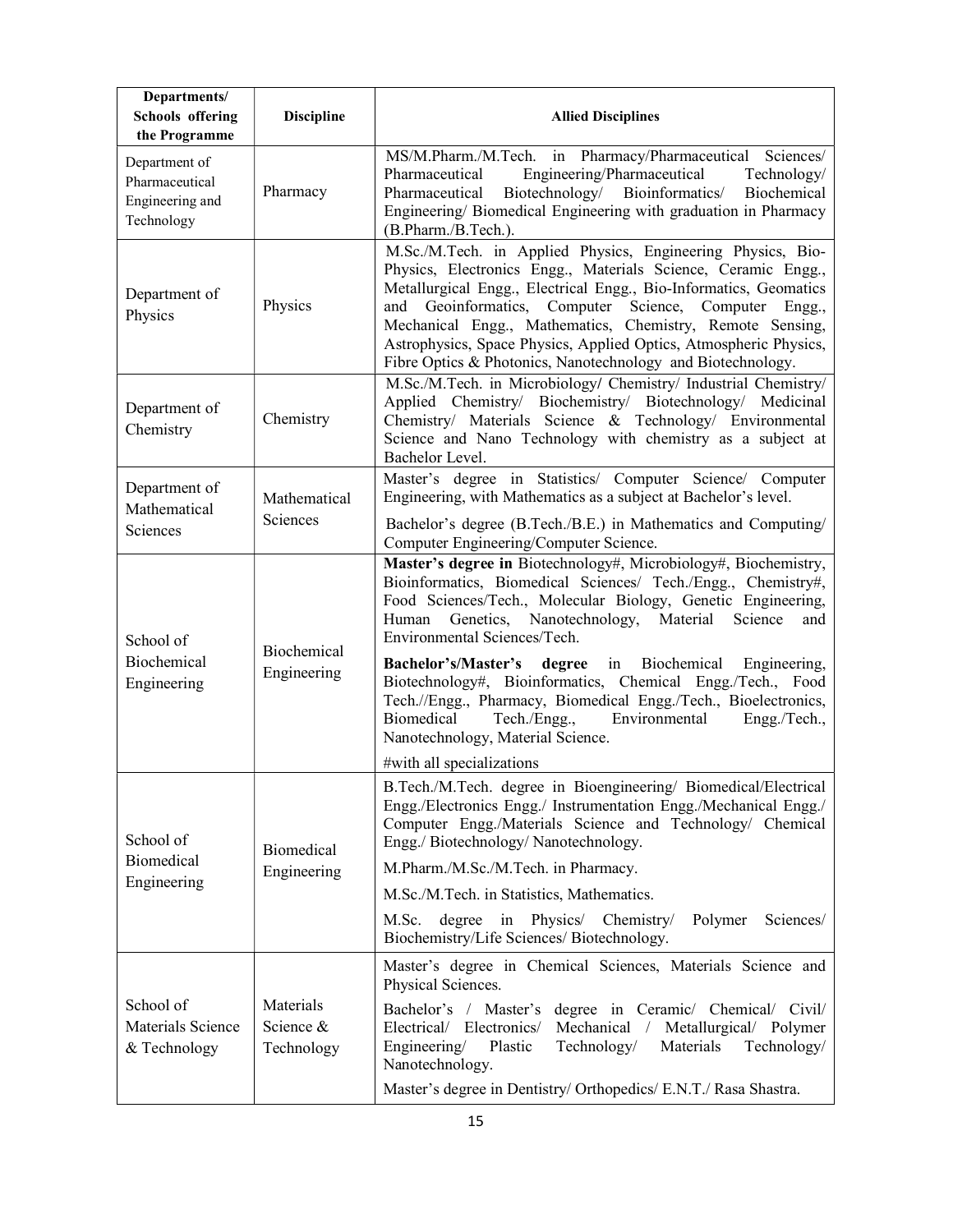# Table 2B : Discipline-wise Research Areas for Ph.D. Programmes.

(a) The discipline-wise the Research Areas in the Ph.D. programmes for the session 2021-22 are listed below.

| <b>Disciplines</b>                | <b>Research Areas</b>                                                                                                                                                                                                                                                                                                                                                                                                                                                                                                                                                                                                                                                                                                                                                                                                                                                                                                                                                                                                                                                                                                                                                                                                       |
|-----------------------------------|-----------------------------------------------------------------------------------------------------------------------------------------------------------------------------------------------------------------------------------------------------------------------------------------------------------------------------------------------------------------------------------------------------------------------------------------------------------------------------------------------------------------------------------------------------------------------------------------------------------------------------------------------------------------------------------------------------------------------------------------------------------------------------------------------------------------------------------------------------------------------------------------------------------------------------------------------------------------------------------------------------------------------------------------------------------------------------------------------------------------------------------------------------------------------------------------------------------------------------|
| Ceramic Engineering               | Bio-Ceramics, Ceramic/Metal/Polymer matrix<br>composites,<br>Electro<br>Ceramics, Glass and Glass Ceramics, Refractories, Advanced Ceramics,<br>Nano Technology, Cement & Concrete Technology, Energy Materials.                                                                                                                                                                                                                                                                                                                                                                                                                                                                                                                                                                                                                                                                                                                                                                                                                                                                                                                                                                                                            |
| <b>Chemical Engineering</b>       | To be announced at the time of Interview                                                                                                                                                                                                                                                                                                                                                                                                                                                                                                                                                                                                                                                                                                                                                                                                                                                                                                                                                                                                                                                                                                                                                                                    |
| Civil Engineering                 | Structural Engineering; Hydraulics and Water Resources Engineering;<br>Environmental Engineering; Geotechnical Engineering; Transportation<br>Engineering; Geo-informatics; Gelogy.                                                                                                                                                                                                                                                                                                                                                                                                                                                                                                                                                                                                                                                                                                                                                                                                                                                                                                                                                                                                                                         |
| Computer Science &<br>Engineering | Social Network Analysis, HPC, Machine Vision, Natural Language<br>Processing, Information Extraction, Data Mining, Image Processing,<br>Pattern Recognition.                                                                                                                                                                                                                                                                                                                                                                                                                                                                                                                                                                                                                                                                                                                                                                                                                                                                                                                                                                                                                                                                |
| <b>Electrical Engineering</b>     | Electrical machines & Drives; Power Electronics; Control Systems; Power<br><b>Systems</b>                                                                                                                                                                                                                                                                                                                                                                                                                                                                                                                                                                                                                                                                                                                                                                                                                                                                                                                                                                                                                                                                                                                                   |
| <b>Systems Engineering</b>        | Systems Engineering                                                                                                                                                                                                                                                                                                                                                                                                                                                                                                                                                                                                                                                                                                                                                                                                                                                                                                                                                                                                                                                                                                                                                                                                         |
| Electronics<br>Engineering        | Microwave Engineering; Digital Techniques and Instrumentation;<br>Microelectronics, Communication System Engineering                                                                                                                                                                                                                                                                                                                                                                                                                                                                                                                                                                                                                                                                                                                                                                                                                                                                                                                                                                                                                                                                                                        |
| Humanities and Social<br>Sciences | Techniques/ Strategies of Fiction, Professional Communication, Film<br>Studies (Bollywood), Communication Studies, English Literature, Gender<br>Studies, Comparative Grammar, Multiword Expressions, Word Sense<br>Disambiguation, Cognitive Semantics, <sup>@</sup> Sociolinguistics, <sup>@</sup> Applied<br>Linguistics, Computational Linguistics, "Semantics, "Indian Philosophy,<br>"Traditional Shastra, Indian Knowledge Systems, Group Behaviour, Health<br>& Well Being, <u><sup>@</sup>Social Anthropology, <sup>@</sup>Medical Anthropology, <sup>@</sup>History</u><br>& Sociology of Clothing, <u><sup>@</sup>Globalization</u> and Development, <sup>#</sup> Peace<br>Studies, Sanitation & Health, Applied Geography.<br>N.B.:<br>1. Students applying for Institute Assistantship can apply for the underlined<br>research areas only. Further, (a) Underlined research areas marked <sup>#</sup> are<br>meant for NET/GATE/GPAT qualified candidates (b) Underlined<br>research areas marked <sup>@</sup> are meant for GATE/GPAT qualified candidates<br>only.<br>2. Students with external fellowship (JRF etc.) can apply for all of the<br>above research areas (both underlined and not-underlines. |
| Mechanical<br>Engineering         | a) Machine Design: Fracture behavior of fibre composite through<br>thickness, Mechanical behavior of biocomposites; Composites, Impact<br>and failure mechanisms, Computational Fracture Mechanics, Transient<br>and Fracture Characterization;<br>Dynamics; Nuclear<br>graphite<br>Cardiovascular stent design; Tiobology; Fracture<br>Biomechanics,<br>Mechanics; Composite Materials such metal matrix composite, hybrid<br>composite and nano composite for the mechanical and tribological<br>applications; Fatigue wear modeling, contact modeling and its relevance<br>to wear, Reliability of MEMS Devices.<br>b) Production<br>Engg.:<br>Additive<br>manufacturing,<br>unconventional<br>manufacturing, Incremental Forming & Manufacturing, Metal firming,<br>Manufacturing automation using: CAD/CAM/CAE/CE/Reverse Engg.;<br>Tool wear condition monitoring; Materials aspect of Triobology,<br>Composite Materials and Laser Surface Texturing; Weld metal<br>characteristics, Thermal effects on weld metal properties, stress removal<br>in casting.                                                                                                                                                         |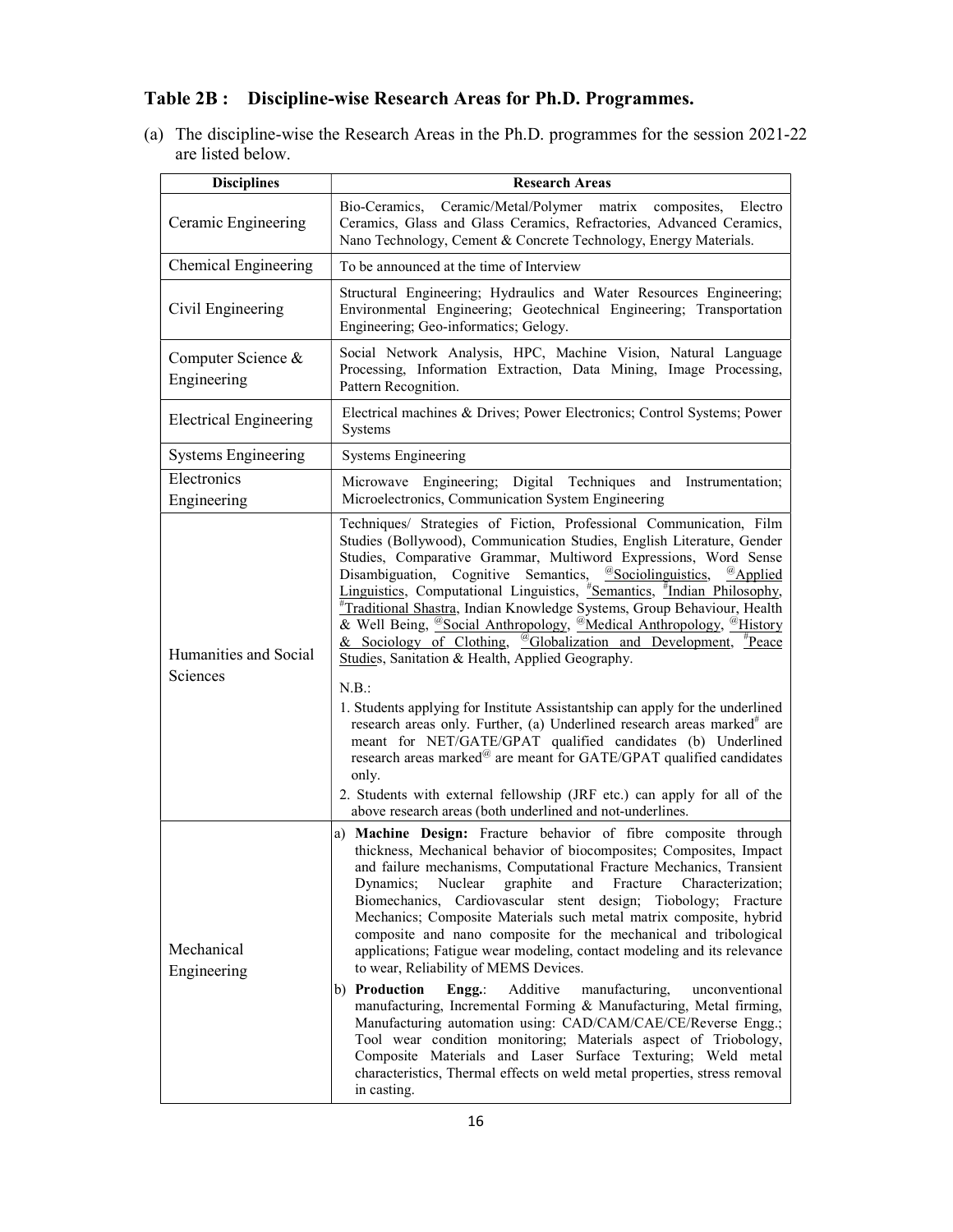| <b>Disciplines</b>                | <b>Research Areas</b>                                                                                                                                                                                                                                                                                                                                                                                                                                                                                                                        |
|-----------------------------------|----------------------------------------------------------------------------------------------------------------------------------------------------------------------------------------------------------------------------------------------------------------------------------------------------------------------------------------------------------------------------------------------------------------------------------------------------------------------------------------------------------------------------------------------|
|                                   | c) Thermal and Fluid: Thermal behavior of Fibre Composite Materials;<br>Solar Thermal, Alternate Fuel, Hybrid System; Engine Simulation;<br>Multi-phase flows related to Molten Metal-Gas interaction, Hydro and<br>Gas cyclones, Droplet/Bubble dynamics; Atomization - Pressure<br>assisted, Electrohydrodynamic; Aerosol generation and measurement;                                                                                                                                                                                      |
|                                   | Particle Image Velocimetry; Heat and Mass Transfer Analysis of Grains<br>during fludized bed drying for achieving energy economy and higher<br>quality; Influence of Climate Change for the Specification of Design<br>of Engineering<br>Structure, Gasification<br>Wind<br>Speed<br>based<br>Polygeneration Cycle of Biomass for Hydrogen Production; Numerical<br>and Experimental analysis of pulverized coal and biomass combustion.                                                                                                     |
| <b>Industrial Management</b>      | Operations Management, SCM, Production System                                                                                                                                                                                                                                                                                                                                                                                                                                                                                                |
| Metallurgical<br>Engineering      | Microstructural, Structural and Chemical Characterization; Mechanical<br>Behavior, Deformation Processing and Failure Analysis; Phase Equilibria<br>and Phase Transformation; Non-Equilibrium Processing of Advanced<br>Materials; Ultra-Fine Grained and Nano-Structured Material; Metallurgical<br>and E-Waste Utilization; Design and Development of Advanced Steels;<br>Tribology and Surface Engineering' Thermodynamics and Kinetics of<br>Metallurgical Processes' Advanced Structural and Functional Materials.                      |
| Mining Engineering                | To be announced at the time of Interview                                                                                                                                                                                                                                                                                                                                                                                                                                                                                                     |
| Pharmacy                          | Pharmaceutics,<br>Pharmaceutical<br>Chemistry,<br>Pharmacology,<br>Pharmacognosy.                                                                                                                                                                                                                                                                                                                                                                                                                                                            |
| Physics                           | Solar & Space Plasma Physics, Condensed Matter Physics (Theory),<br>Quantum Information, Condensed Matter Physics (Experiment) &<br>Materials Science (Experiment), Biophysics, Photonics (Theory and<br>Experiment), Remote Sensing, High Energy Physics, Nuclear Physics,<br>Cosmology.                                                                                                                                                                                                                                                    |
| Chemistry                         | Synthetic Chemistry, Environmental Chemistry, Surface Chemistry,<br>Computational Chemistry.                                                                                                                                                                                                                                                                                                                                                                                                                                                 |
| <b>Mathematical Sciences</b>      | Harmonic Analysis, Differential Geometry, Numerical Wavelet methods<br>for partial differential equations, Numerical Analysis of PDEs,<br>Mathematical Image Processing, Stochastic Modeling (Queuing Theory),<br>Integral Equations, Numerical Analysis, Optimization, Fluid Dynamics,<br>Biomechanics, Non-Linear Waves, Graph Theory and Network Science,<br>Rings and Modules, Mathematical Modeling and Porous Media, Soft<br>Computing, Fuzzy Sets, Algebraic Numerical Techniques, Mathematical<br>Modeling on heat Transfer Problem. |
| Biochemical<br>Engineering        | All areas of Biochemical Engineering.                                                                                                                                                                                                                                                                                                                                                                                                                                                                                                        |
| <b>Biomedical</b><br>Engineering  | Physiology; Electrophysiology & Neuro Biology; Polymer in Medicine;<br>Bioinstrumentation, Biomedical Signal & Image Processing; Modeling of<br>Biological System, Biological Control System Analysis; Biomechanics;<br>Tissue Engineering & Micro fluidics; Molecular Biology, Biochemistry,<br>Biotechnology & Nano Medicine; Optical Nanomaterial, Biosending,<br>Image Theuranostics.                                                                                                                                                    |
|                                   | (1) Artificial Intelligence and its application to Biomedical Signal $\&$ Image<br>Processing. (2) Bioinstrumentation. (3) Brain Computer Interface (4)<br>Engineering.<br>(5) Computational<br>Rehabilitation<br>Neuroscience.<br>(6)<br>Neuroinformatics. (7) Biomedical Signal Processing.                                                                                                                                                                                                                                                |
| Materials Science &<br>Technology | M.Sc./B.Tech./M.Tech. Degree in Materials Science/Physics/Chemistry/<br>Polymer Science/ Materials Science & Technology/ Polymer Engineering<br>& Technology/Nanoscience and Nanotechnology/Biotechnology.                                                                                                                                                                                                                                                                                                                                   |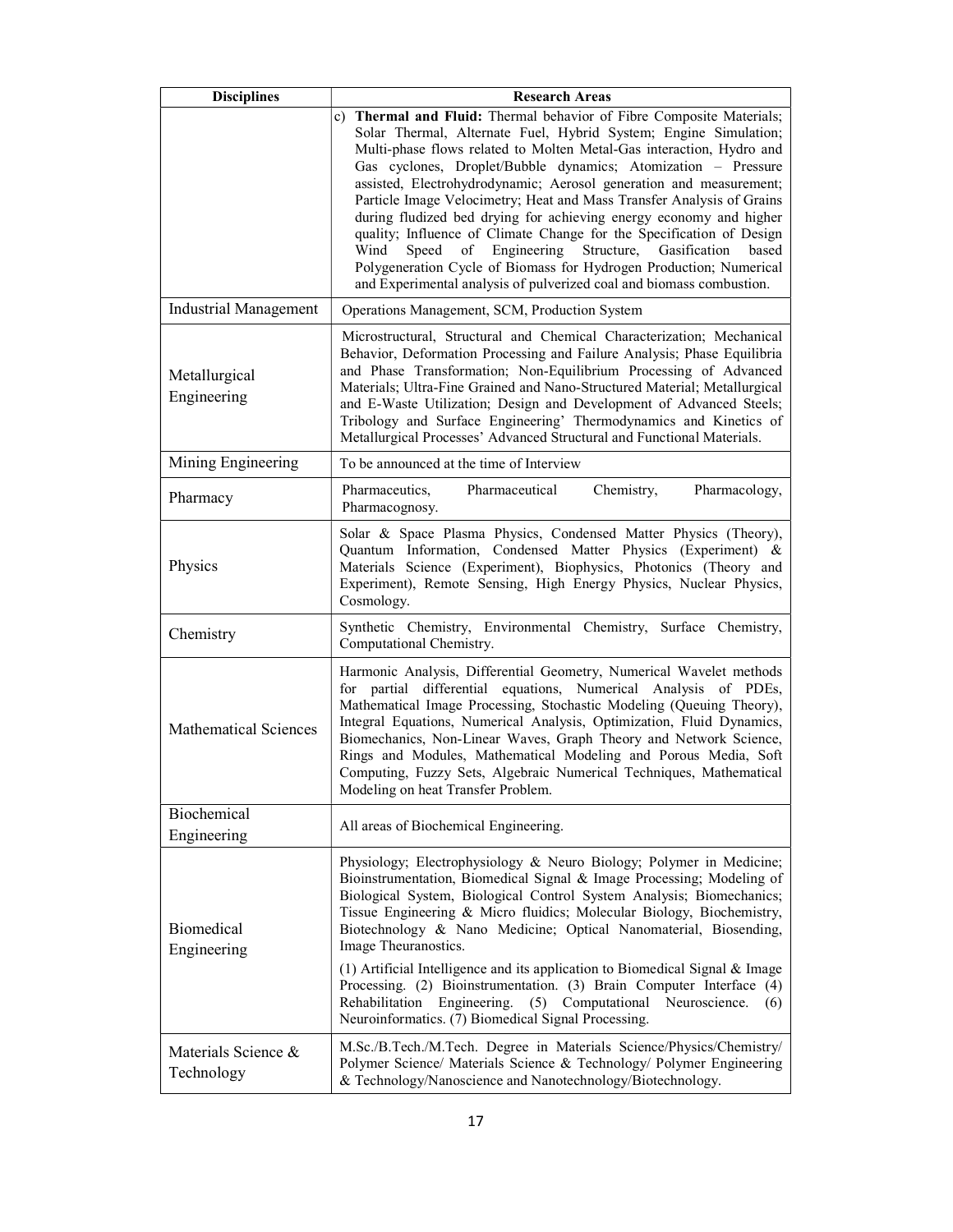(b) Project available for Joint Ph.D. Programme with IIT-Guwahati for the session 2022-23 in the following Departments/Schools:

| Department/<br><b>School</b> | Project<br>Title No. | <b>Project Title</b>                                                                                                                                            | <b>Supervisor (IIT-</b><br>BHU)  | <b>Supervisor</b><br>(IIT-Guwahati) |
|------------------------------|----------------------|-----------------------------------------------------------------------------------------------------------------------------------------------------------------|----------------------------------|-------------------------------------|
| Computer<br>Science          | 1                    | for Human<br>Smart Sensing<br>Moniorting                                                                                                                        | Health Dr. Hari Prabhat<br>Gupta | Dr. Ravindra<br>Kumar Jha           |
| Electronics<br>Engineering   | 1                    | Performance Analysis of Intelligent Dr. Sanjeev<br>Surface Assisted OTFS<br>Reflecting<br>System                                                                | Sharma                           | Dr. Kuntal Deka                     |
|                              | 2                    | Design and Implementation of Artificial $\left  \text{Dr. Priya Ranjan} \right $<br>Intelligence-powered Wearable Mediation<br>Bioelectronics on Edge-plateform | Muduli                           | Dr. Anirban<br>Dasgupta             |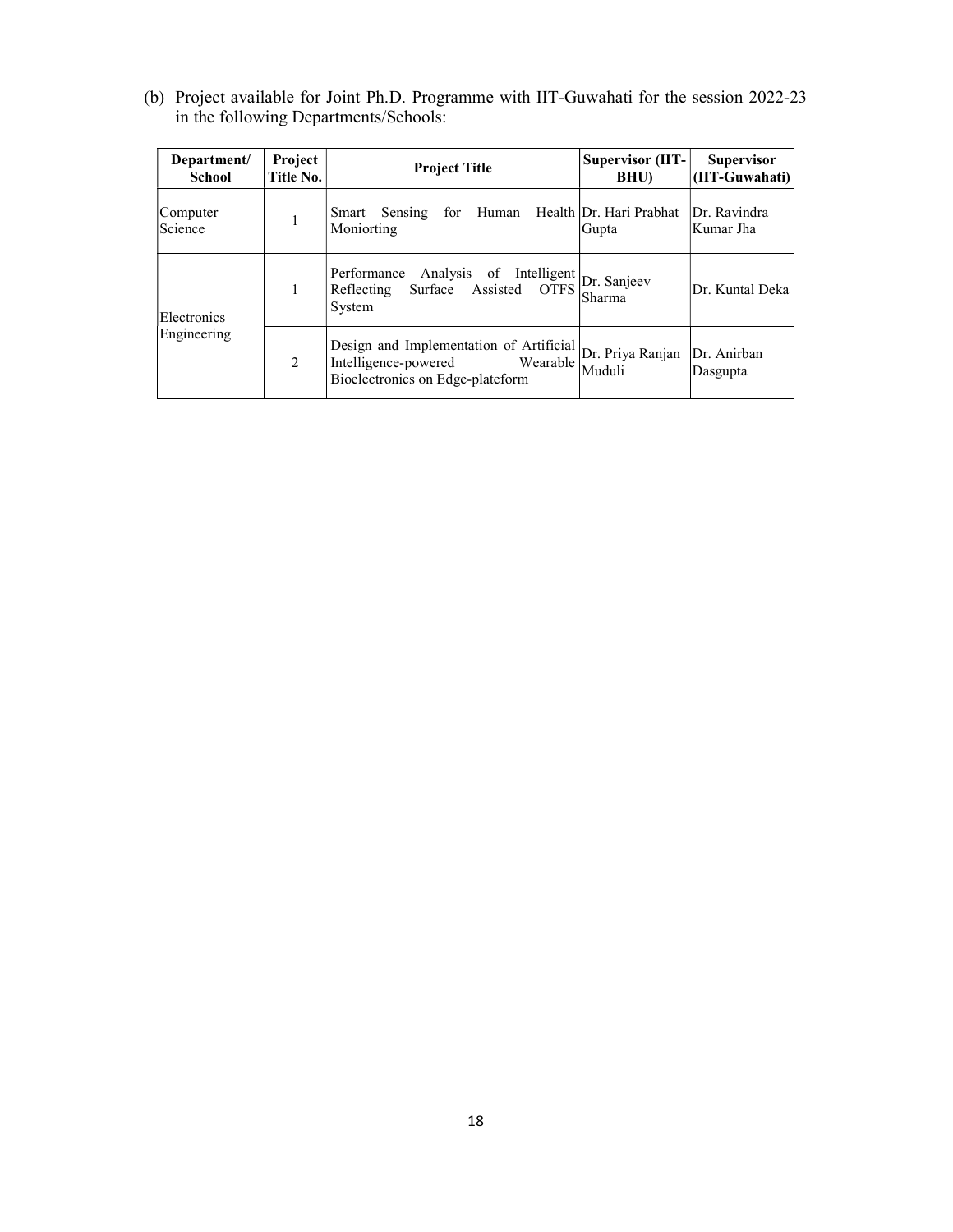| <b>Discipline</b>                        | <b>Total Number of Available Assistantship</b> |
|------------------------------------------|------------------------------------------------|
| <b>Biochemical Engineering</b>           | 01                                             |
| <b>Biomedical Engineering</b>            | 04                                             |
| Ceramic Engineering                      | 01                                             |
| Chemical Engineering                     | 05                                             |
| Chemistry                                | 06                                             |
| Civil Engineering <sup>*</sup>           | 09                                             |
| Computer Science & Engineering           | 04                                             |
| <b>Electrical Engineering</b>            | 06                                             |
| Electronics Engineering*                 | 13                                             |
| Humanities & Social Sciences             | 06                                             |
| <b>Industrial Management</b>             | 02                                             |
| Materials Science & Technology           | 01                                             |
| <b>Mathematical Sciences</b>             | 00                                             |
| Mechanical Engineering <sup>*</sup>      | 15                                             |
| Metallurgical Engineering                | 08                                             |
| Mining Engineering                       | 04                                             |
| Pharmaceutical Engineering & Technology* | 02                                             |
| Physics                                  | 10                                             |
| <b>Systems Engineering</b>               | 00                                             |

# Table 2C: Total Number Institute Assistantship available in the departments/schools in Odd Semester 2022-23

Note:

A) \* Number of seats available only in these disciplines (specialization-wise):

1 Civil Engineering [Structural Engineering (5), Hydraulics and Water Resources Engineering (02) & Engineering Geosciences (2)]

2 Electronics Engineering [Microwave Engineering (2), Microelectronics (3) & Communication System Engg. (8)]

3 Mechanical Engineering [Thermal and Fluid Engineering (9), Machine Design (3) & Production Engineering (3)]

4 Pharmaceutical Engineering & Technology [Pharmaceutics (1) & Pharmacology (1)]

C) Seats under sponsored category through National Academy of Ayurveda, Ministry of Ayush (2)].

B) Dept. of Civil Engineering [Development of Codal Guidelines for Performance Based Mix Design based on Marshall Mix Design (1)].

D) The number of available Institute Assistantship should not be considered as available seats. Applicants who are either of sponsored category or who are already awarded fellowship by external agencies can submit their applications for admission in departments/schools even if there are no Institute Assistantship available.